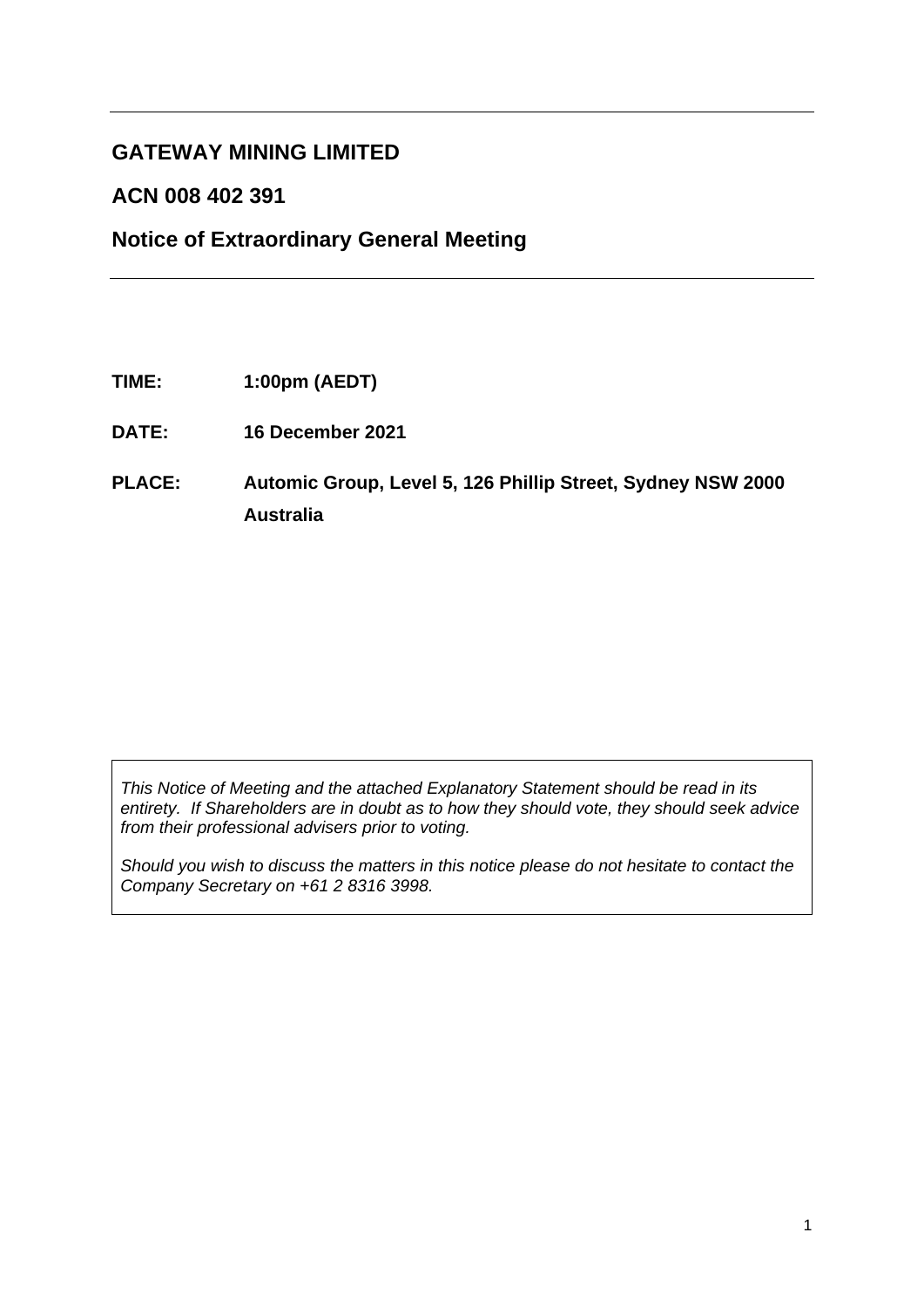# **Contents**

| Venue            |                                                                                                                                                                                                                                |  |
|------------------|--------------------------------------------------------------------------------------------------------------------------------------------------------------------------------------------------------------------------------|--|
|                  | Online Voting <b>www.marror.communication.communication.communication.communication.communication.3</b>                                                                                                                        |  |
|                  | Voting by proxy members and an anti-material contract dependent of the contract of the contract of the contract of the contract of the contract of the contract of the contract of the contract of the contract of the contrac |  |
|                  |                                                                                                                                                                                                                                |  |
|                  |                                                                                                                                                                                                                                |  |
|                  |                                                                                                                                                                                                                                |  |
|                  | 2.RESOLUTION 2 - ISSUE OF PLACEMENT OPTIONS TO UNRELATED PARTIES7                                                                                                                                                              |  |
|                  |                                                                                                                                                                                                                                |  |
|                  |                                                                                                                                                                                                                                |  |
|                  |                                                                                                                                                                                                                                |  |
|                  |                                                                                                                                                                                                                                |  |
| <b>ENQUIRIES</b> |                                                                                                                                                                                                                                |  |
| <b>GLOSSARY</b>  |                                                                                                                                                                                                                                |  |
|                  | ANNEXURE A - APPOINTMENT OF PROXY FORM - GATEWAY MINING LIMITED 20                                                                                                                                                             |  |
|                  |                                                                                                                                                                                                                                |  |
|                  |                                                                                                                                                                                                                                |  |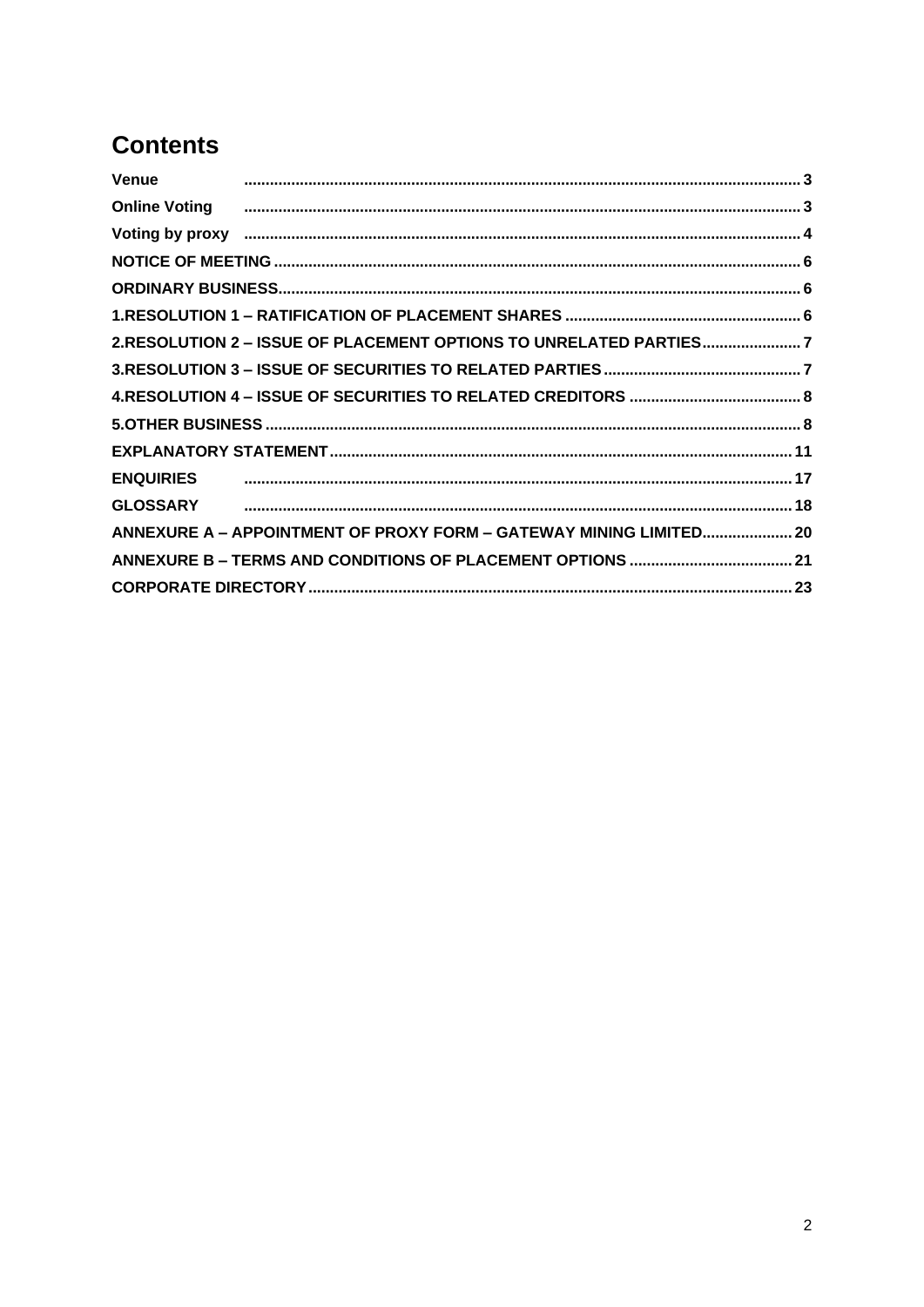# **TIME AND PLACE OF MEETING AND HOW TO VOTE**

# <span id="page-2-0"></span>**Venue**

The Meeting of the Shareholders of Gateway Mining Limited ACN 008 402 391 (ASX: GML) (**Company**) to which this Notice relates, will be held at 1:00 pm (AEDT) on 16 December 2021 at Automic Group, Level 5, 126 Phillip Street, Sydney NSW 2000 Australia. Due to restrictions on physical meetings as a result of COVID-19 and as a result of general health and safety, Shareholders will not be permitted to attend the Meeting in person and instead are invited to participate in the Meeting by weblink virtually.

If you wish to virtually attend the Meeting (which will be broadcast as a live webinar), please pre-register in advance for the virtual meeting here:

# [https://us02web.zoom.us/webinar/register/WN\\_gDCUfD6DSsqO279d2q3ZLQ](https://us02web.zoom.us/webinar/register/WN_gDCUfD6DSsqO279d2q3ZLQ)

After registering, you will receive a confirmation containing information on how to attend the virtual meeting on the day of the Extraordinary General Meeting.

The Notice is being made available to Shareholders electronically and can be viewed and downloaded online at the following link:

<https://www.gatewaymining.com.au/asx-announcements>

#### <span id="page-2-1"></span>**Online Voting**

Due to the COVID-19 social distancing restrictions, travel restrictions and other requirements imposed by the Federal and State governments, physical attendance at the Meeting by Shareholders and hence voting in person will not be permitted. Attendance will only be available by weblink (and you must register your attendance with the Company or Share Registry as noted above).

Shareholders who wish to vote virtually on the day of the Extraordinary General Meeting will need to login to the Automic website [\(https://investor.automic.com.au/#/home\)](https://investor.automic.com.au/#/home) with their username and password.

All votes that are submitted online will be taken on a poll via proxy or online voting.

Shareholders who do not have an account with Automic are strongly encouraged to register for an account as soon as possible and well in advance of the Meeting to avoid any delays on the day of the Meeting.

#### *How do I create an account with Automic?*

To create an account with Automic, please go to the Automic website [\(https://investor.automic.com.au/#/home\)](https://investor.automic.com.au/#/home), click on 'register' and follow the steps. Shareholders will require their holder number (Securityholder Reference Number (SRN) or Holder Identification Number (HIN)) to create an account with Automic.

#### *I have an account with Automic. What are the next steps?*

Shareholders who have an existing account with Automic (note: with a username and password) are advised to take the following steps to attend and vote virtually on the day of the Extraordinary General Meeting:

- 1. (**Login**) Login to the Automic website [\(https://investor.automic.com.au/#/home\)](https://investor.automic.com.au/#/home) using your username and password.
- 2. (**Registration on the day**) If registration for the virtual meeting is open, click on 'Meeting open for registration' and follow the steps.
- 3. (**Live voting on the day**) If live voting for the virtual meeting is open, click on 'Meeting open for voting' and follow the steps.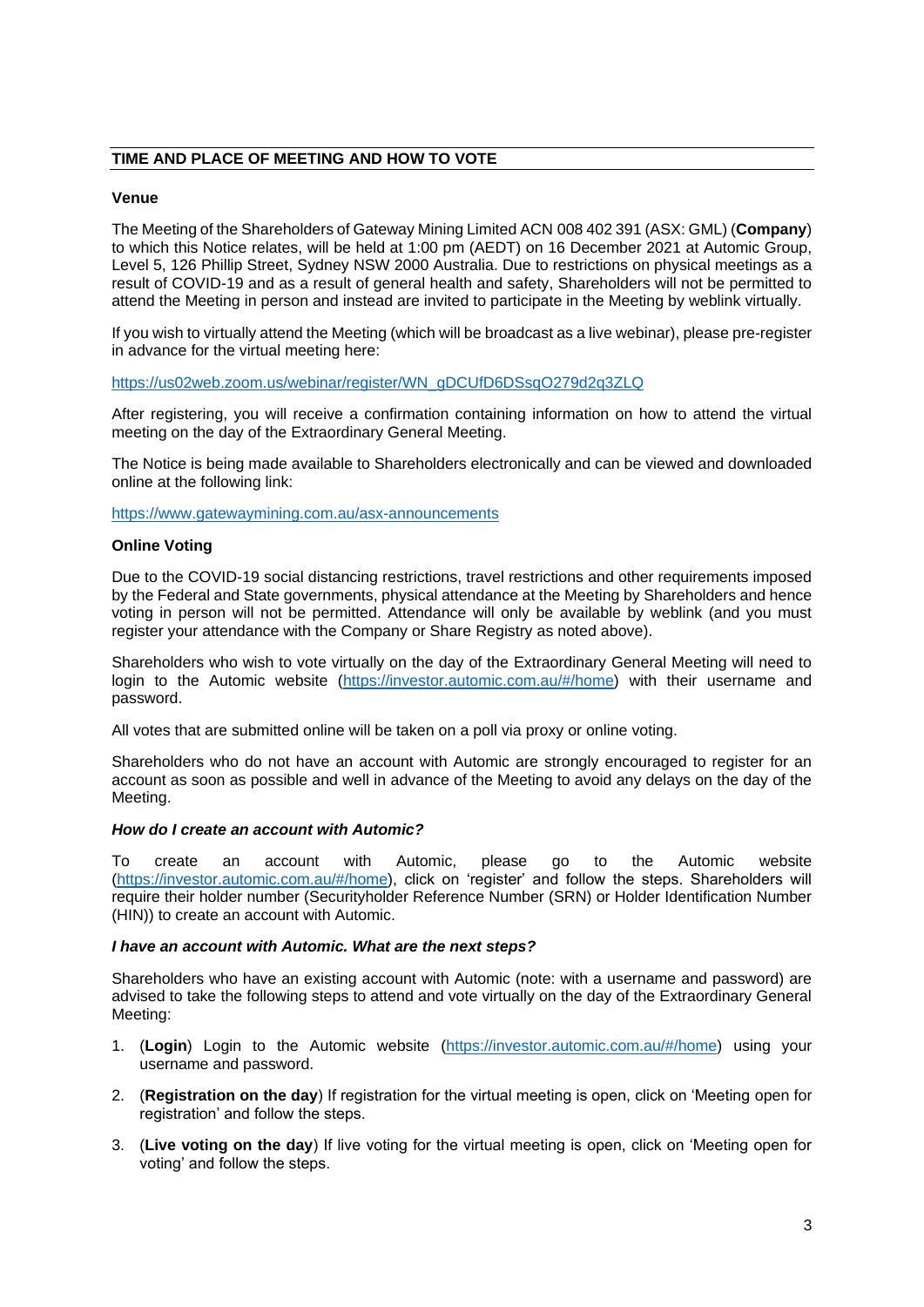# <span id="page-3-0"></span>**Voting by proxy**

A member entitled to attend and vote at the meeting may appoint a proxy.

The person appointed as a proxy may be an individual or a body corporate. If entitled to cast two or more votes, the member may appoint one or two proxies.

Where two proxies are appointed, each proxy may be appointed to represent a specific proportion of the member's voting rights. If the proportion is not specified, each proxy may exercise half of the member's voting rights. Fractional votes will be disregarded. Please carefully read the instructions on the Proxy Form and consider how you wish to direct the proxy to vote on your behalf. You may direct the proxy to vote "for", "against" or "abstain" from voting on each resolution or you may leave the decision to the appointed proxy after discussion at the meeting.

A proxy need not be a member of the Company.

| Online          | Lodge<br>the<br>Proxy Form<br>online<br>at<br>https://investor.automic.com.au/#/loginsah<br>by<br>following the instructions: Login to the Automic<br>website using the holding details as shown on the<br>Proxy                                                |
|-----------------|-----------------------------------------------------------------------------------------------------------------------------------------------------------------------------------------------------------------------------------------------------------------|
|                 | Form. Click on 'View Meetings' – 'Vote'. To use<br>the online lodgement facility, Shareholders will<br>need their holder number (Securityholder<br>Reference Number (SRN) or Holder Identification<br>Number (HIN)) as shown on the front of the Proxy<br>Form. |
| <b>By Post</b>  | Automic, GPO Box 5193, Sydney NSW 2001                                                                                                                                                                                                                          |
| <b>By Hand</b>  | Due to COVID-19 restrictions hand delivery of<br>proxies will not be available.                                                                                                                                                                                 |
| <b>By Email</b> | hello@automicgroup.com.au                                                                                                                                                                                                                                       |

To vote by proxy, please use one of the following methods:

Proxy instructions must be received no later than 48 hours before the commencement of the Meeting.

#### **Proxy forms received later than this time will be invalid.**

#### **Voting Intention of the Chair for all Resolutions**

Shareholders should be aware that any undirected proxies given to the Chair will be cast by the Chair and counted in favour of the Resolutions the subject of this Meeting, subject to compliance with the Corporations Act. In exceptional circumstances, the Chair may change his voting intention on any resolution, in which case an ASX announcement will be made.

# **Technical Difficulties**

Technical difficulties may arise during the course of the Meeting. The Chair has discretion as to whether and how the Meeting should proceed in the event that a technical difficulty arises. In exercising his discretion, the Chair will have regard to the number of Shareholders impacted and the extent to which participation in the business of the Meeting is affected. Where he considers it appropriate, the Chair may continue to hold the Meeting and transact business, including conducting a poll and voting in accordance with valid proxy instructions. For this reason, Shareholders are encouraged to lodge a proxy not later than 48 hours before the commencement of the Meeting.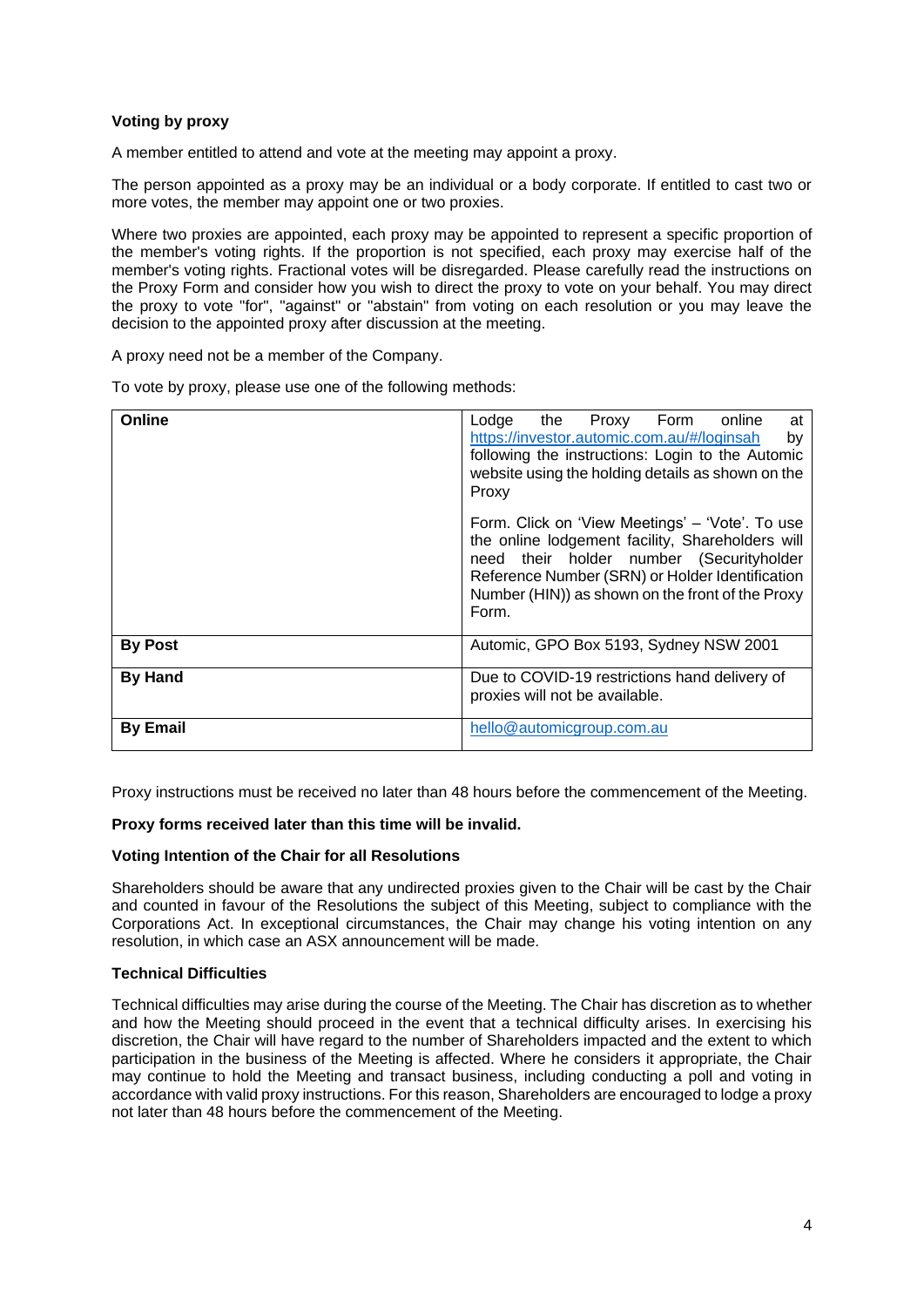# **Questions**

Shareholders are also encouraged to submit questions in advance of the Extraordinary General Meeting to the Company. Questions should be submitted in writing to the Company Secretary, at [kar.chua@gatewaymining.com.au](mailto:kar.chua@gatewaymining.com.au) at least 48 hours before the Meeting. However, shareholders will be given an opportunity to ask questions on the day of the meeting using the Q&A function.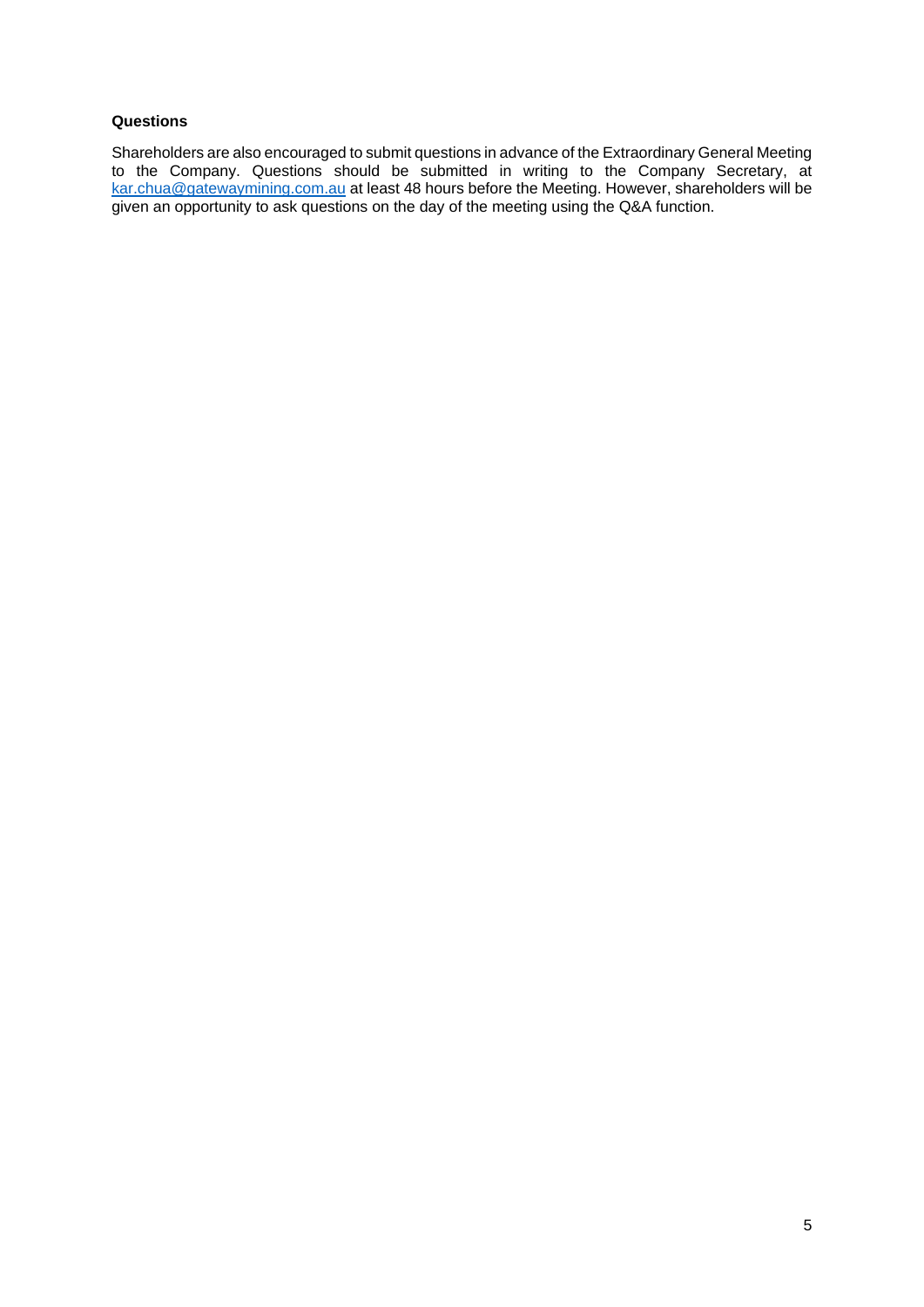#### <span id="page-5-0"></span>**NOTICE OF MEETING**

Notice is given that the Meeting of Shareholders will be held at 1:00 pm (AEDT) on 16 December 2021 at Level 5, 126 Phillip Street, Sydney NSW 2000 Australia. Due to restrictions on physical meetings as a result of COVID-19, shareholders will not be permitted to attend the Meeting in person and instead are invited to participate in the Meeting by weblink.

If you wish to virtually attend the Meeting (which will be broadcast as a live webinar), please pre-register in advance for the virtual meeting here:

[https://us02web.zoom.us/webinar/register/WN\\_gDCUfD6DSsqO279d2q3ZLQ](https://us02web.zoom.us/webinar/register/WN_gDCUfD6DSsqO279d2q3ZLQ)

After registering, you will receive a confirmation containing information on how to attend the virtual meeting on the day of the Extraordinary General Meeting.

The Explanatory Statement to this Notice provides additional information on matters to be considered at the Meeting. The Explanatory Statement and the proxy form are part of this Notice.

The Directors have determined, pursuant to regulation 7.11.37 of the *Corporations Regulations* 2001 (Cth), that the persons eligible to vote at the Meeting are those who are registered shareholders of the Company at 7:00 pm (AEDT) on 14 December 2021.

In light of the COVID-19 pandemic, the Company encourages all Shareholders to vote by proxy in advance of the Meeting.

Terms and abbreviations used in this Notice and Explanatory Statement are defined in the Glossary.

#### **AGENDA**

#### <span id="page-5-1"></span>**ORDINARY BUSINESS**

# <span id="page-5-2"></span>**1. RESOLUTION 1 – RATIFICATION OF PLACEMENT SHARES**

To consider and, if thought fit, to pass, with or without amendment, the following resolution as an **Ordinary Resolution:**

*"That, for the purpose of ASX Listing Rule 7.4 and for all other purposes, Shareholders ratify the issue of 336,904,571 Shares (at an issue price of \$0.017) on 5 November 2021 to Sophisticated Investors, institutional and professional investors, and otherwise on the terms and conditions set out in the Explanatory Statement".*

**Voting Exclusion Statement**: The Company will disregard any votes cast in favour on this Resolution by or on behalf of any person who participated in the issue the subject of this Resolution and any person who is an Associate of those persons.

However, this does not apply to a vote cast in favour of this Resolution by:

- (a) a person as a proxy for a person who is entitled to vote on this Resolution, in accordance with the directions to the proxy or attorney to vote on the resolution in that way; or
- (b) the Chair as proxy or attorney for a person who is entitled to vote on this Resolution, in accordance with a direction given to the Chair to vote on this Resolution as the Chair decides; or
- (c) a holder acting solely in a nominee, trustee, custodial or other fiduciary capacity on behalf of a beneficiary provided the following conditions are met: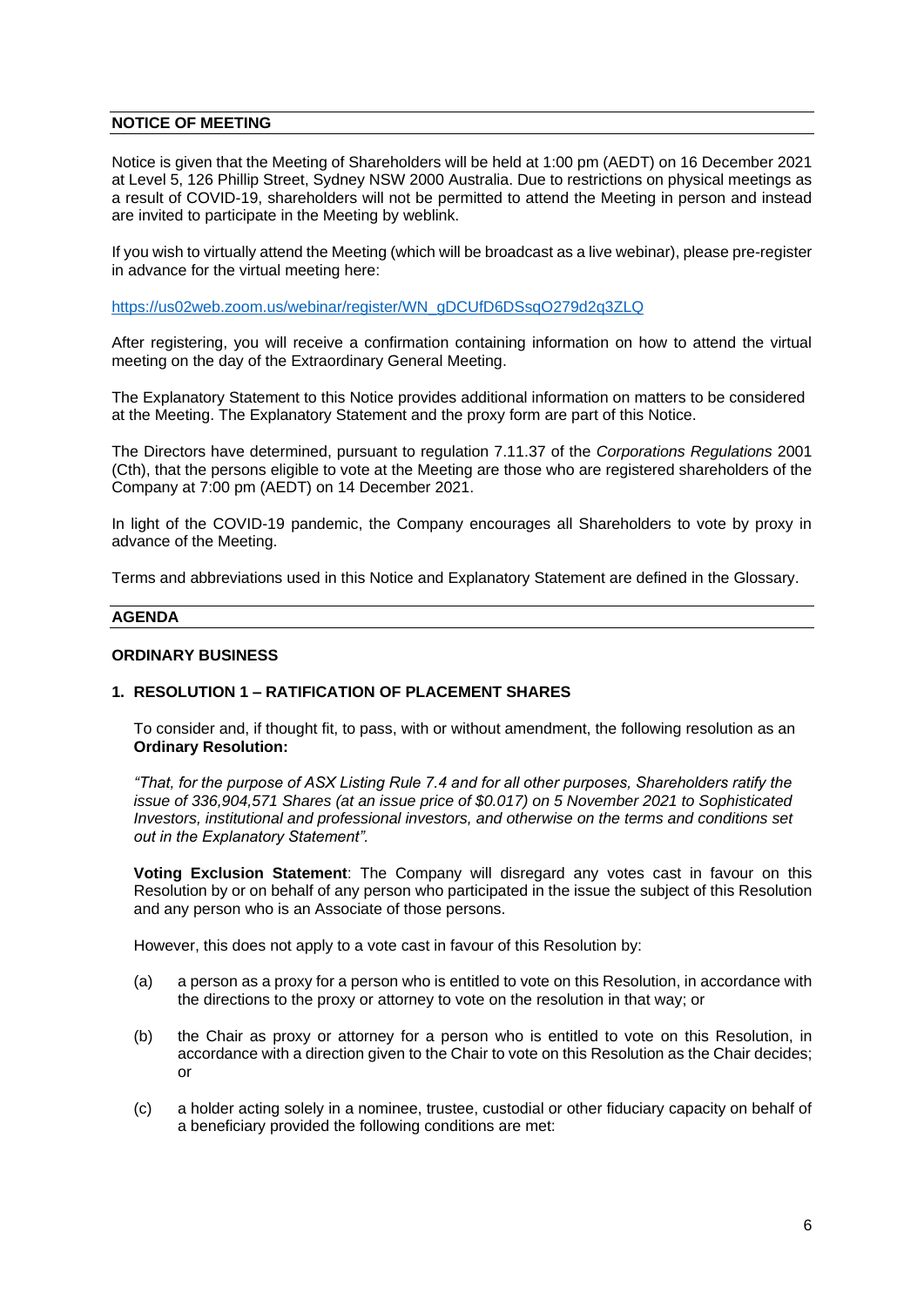- (i) the beneficiary provides written confirmation to the holder that the beneficiary is not excluded from voting, and is not an Associate of a person excluded from voting on this Resolution; and
- (ii) the holder votes on this Resolution in accordance with directions given by the beneficiary to the holder to vote in that way.

# <span id="page-6-0"></span>**2. RESOLUTION 2 – ISSUE OF PLACEMENT OPTIONS TO UNRELATED PARTIES**

To consider and, if thought fit, to pass, with or without amendment, the following resolution as an **Ordinary Resolution:**

*"That for the purposes of Listing Rule 7.1 and for all other purposes, Shareholder approval is given for the issue of 168,452,316 Options with an exercise price of \$0.03 and an expiry date of 15 December 2024, to unrelated Sophisticated Investors, institutional and professional investors, and otherwise on the terms and conditions set out in the Explanatory Statement."* 

**Voting Exclusion Statement**: The Company will disregard any votes cast in favour on this Resolution by or on behalf of any person who may participate in the issue of Options considered under this Resolution, any other person who may obtain a benefit as a result of the passing of this Resolution (other than a benefit solely in the capacity as a security holder in the Company), and any Associate of any of the foregoing persons.

However, this does not apply to a vote cast in favour of this Resolution by:

- (a) a person as a proxy for a person who is entitled to vote on this Resolution, in accordance with the directions to the proxy or attorney to vote on this Resolution in that way; or
- (b) the Chair as proxy or attorney for a person who is entitled to vote on this Resolution, in accordance with a direction given to the Chair to vote on this Resolution as the Chair decides; or
- (c) a holder acting solely in a nominee, trustee, custodial or other fiduciary capacity on behalf of a beneficiary provided the following conditions are met:
	- (i) the beneficiary provides written confirmation to the holder that the beneficiary is not excluded from voting, and is not an Associate of a person excluded from voting on this Resolution; and
	- (ii) the holder votes on this Resolution in accordance with directions given by the beneficiary to the holder to vote in that way.

# <span id="page-6-1"></span>**3. RESOLUTION 3 – ISSUE OF SECURITIES TO RELATED PARTIES**

To consider and, if thought fit, to pass, with or without amendment, the following resolution as an **Ordinary Resolution:**

*"That for the purposes of Listing Rule 10.11 and for all other purposes, Shareholder approval is given for the issue of an aggregate 16,036,784 Shares at a price of \$0.017 per Share (together with 8,018,394 free attaching Options with an exercise price of \$0.03 per Option and an expiry date of 15 December 2024), to Trent Franklin, Mark Cossom and Scott Brown (or their nominees) on the terms and conditions contemplated in the Explanatory Statement."* 

**Voting Exclusion Statement**: The Company will disregard any votes cast in favour on this Resolution by Trent Franklin, Mark Cossom, Scott Brown and any other person who may obtain a benefit as a result of the passing of this Resolution (other than a benefit solely in the capacity as a security holder in the Company), and any of their Associates.

However, this does not apply to a vote cast in favour of this Resolution by: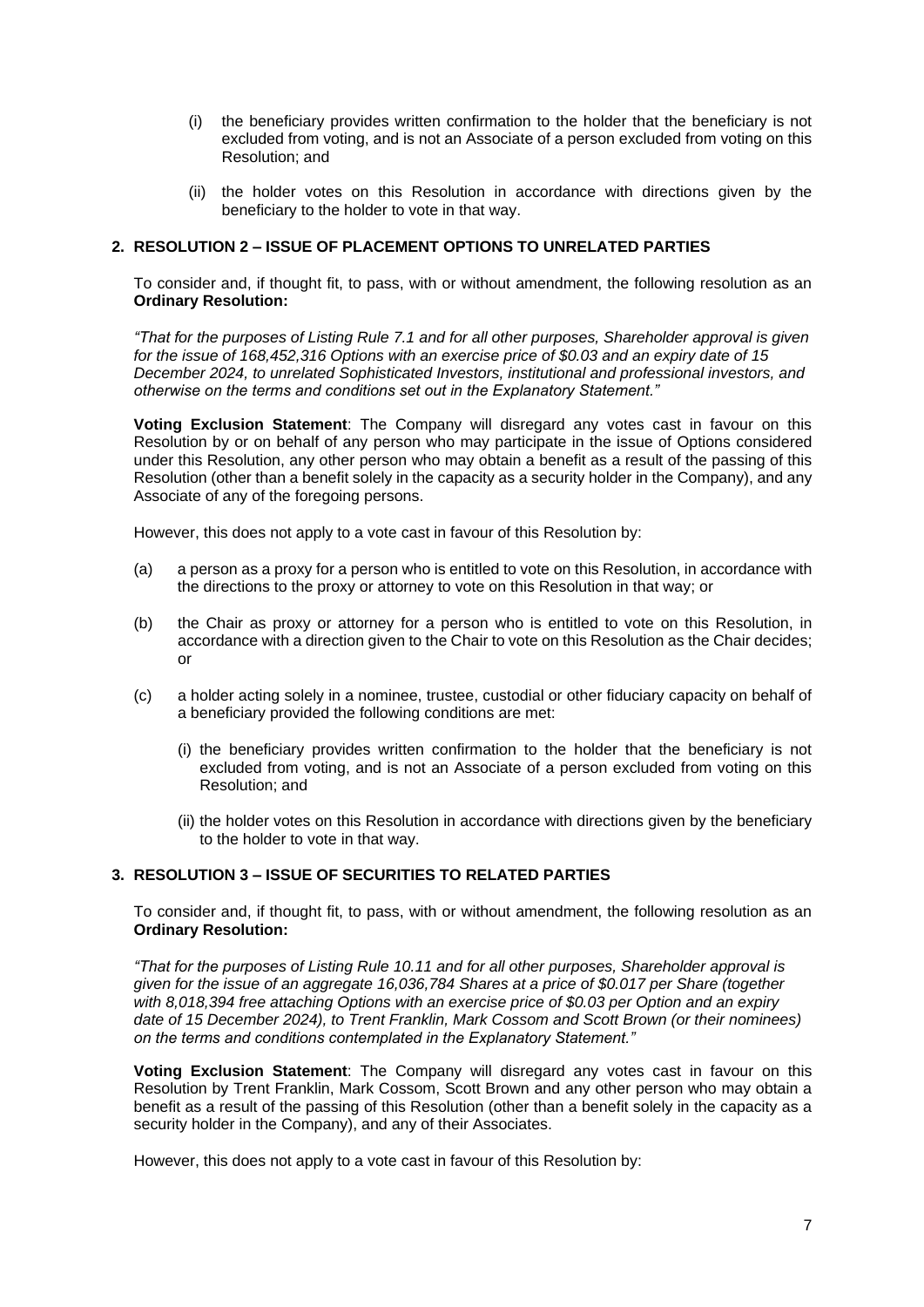- (a) a person as a proxy for a person who is entitled to vote on this Resolution, in accordance with the directions to the proxy or attorney to vote on this Resolution in that way; or
- (b) the Chair as proxy or attorney for a person who is entitled to vote on this Resolution, in accordance with a direction given to the Chair to vote on this Resolution as the Chair decides; or
- (c) a holder acting solely in a nominee, trustee, custodial or other fiduciary capacity on behalf of a beneficiary provided the following conditions are met:
	- (i) the beneficiary provides written confirmation to the holder that the beneficiary is not excluded from voting, and is not an Associate of a person excluded from voting on this Resolution; and
	- (ii) the holder votes on this Resolution in accordance with directions given by the beneficiary to the holder to vote in that way.

# <span id="page-7-0"></span>**4. RESOLUTION 4 – ISSUE OF SECURITIES TO RELATED CREDITORS**

To consider and, if thought fit, to pass, with or without amendment, the following resolution as an **Ordinary Resolution**:

*"That for the purposes of Listing Rule 10.11 and for all other purposes, Shareholder approval is given for the issue of 3,529,412 Shares at a price of \$0.017 per Share to Enrizen Accounting Pty Ltd (or their nominee) a Related Party of Trent Franklin in lieu of payment of outstanding fees for services accrued by Enrizen Accounting Pty Ltd for services provided to the Company, on the terms and conditions contemplated in the Explanatory Statement"*

**Voting Exclusion Statement**: The Company will disregard any votes cast in favour of this Resolution by Enrizen Accounting Pty Ltd, Trent Franklin and any other person who may obtain a benefit as a result of the passing of this Resolution (other than a benefit solely in the capacity as a security holder in the Company), and any of their Associates.

However, this does not apply to a vote cast in favour of this Resolution by:

- (a) a person as a proxy for a person who is entitled to vote on this Resolution, in accordance with the directions to the proxy or attorney to vote on this Resolution in that way; or
- (b) the Chair as proxy for a person who is entitled to vote on this Resolution, in accordance with a direction given to the Chair to vote on this Resolution as the Chair decides; or
- (c) a holder acting solely in a nominee, trustee, custodial or other fiduciary capacity on behalf of a beneficiary provided the following conditions are met:
	- (i) the beneficiary provides written confirmation to the holder that the beneficiary is not excluded from voting, and is not an Associate of a person excluded from voting on this Resolution; and
	- (ii) the holder votes on this Resolution in accordance with directions given by the beneficiary to the holder to vote in that way.

# <span id="page-7-1"></span>**5. OTHER BUSINESS**

To consider any other business that may be validly brought before the Meeting.

## **DATED: 16 NOVEMBER 2021 BY ORDER OF THE BOARD**

**KAR CHUA**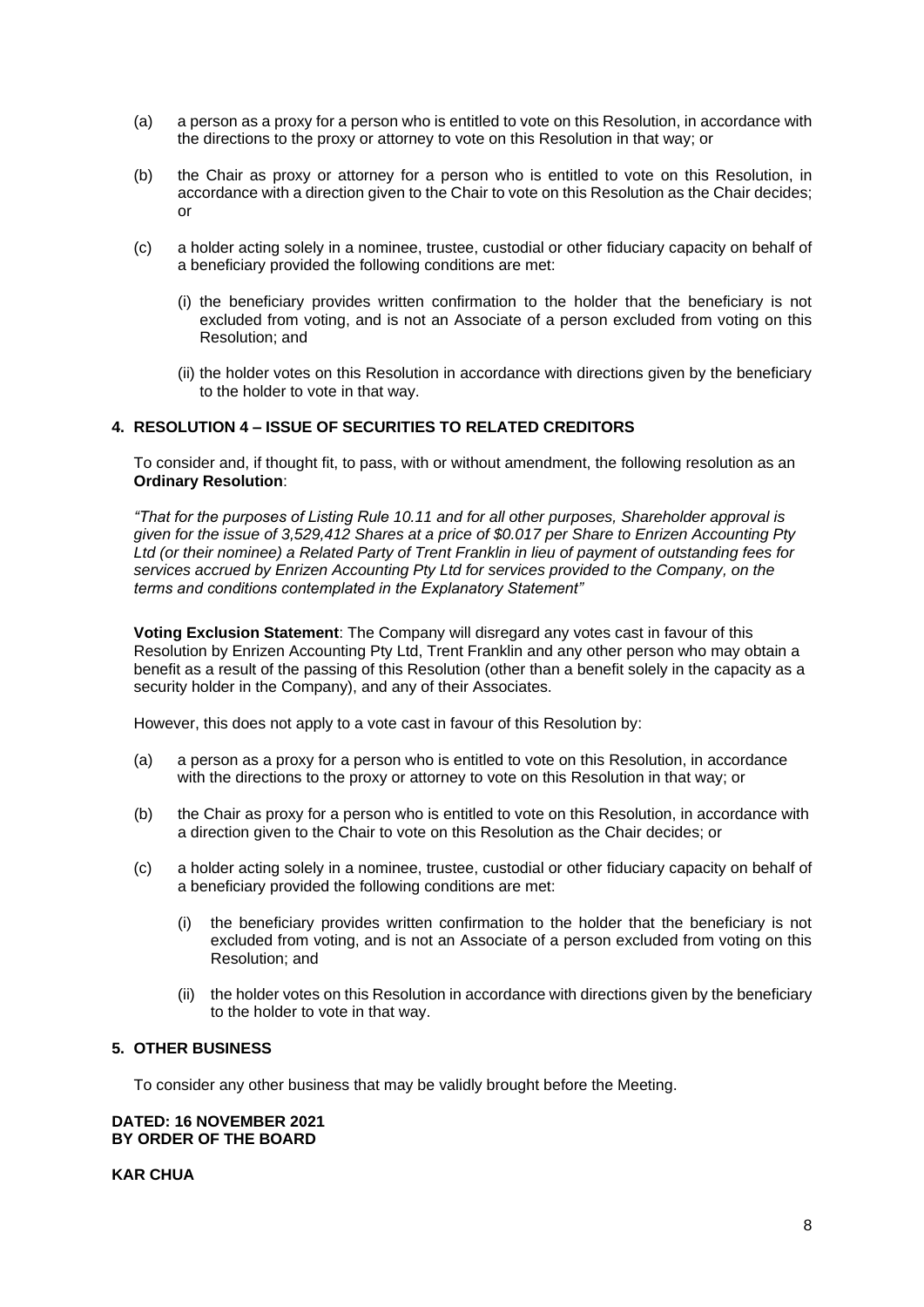## **COMPANY SECRETARY GATEWAY MINING LIMITED**

# **ENTITLEMENT TO VOTE**

#### *Who may vote?*

Pursuant to regulation 7.11.37 of the *Corporations Regulations 2001* (Cth), the Company has determined that for the purpose of the Meeting, all shares in the Company shall be taken to be held by the persons who held them as registered Shareholders at 7:00 pm (AEDT) on 14 December 2021 (**Entitlement Time**).

All holders of ordinary shares in the Company as at the Entitlement Time are entitled to attend and vote at the Meeting.

Transactions registered after that time will be disregarded in determining a Shareholder's entitlement to attend and vote at the Meeting.

# **PROXIES**

Please note that:

- (a) a Shareholder of the Company who is entitled to attend and cast a vote at the Meeting has a right to appoint a proxy;
- (b) the appointment may specify the proportion or number of votes that the proxy may exercise;
- (c) a Shareholder who is entitled to cast two or more votes at the Meeting may appoint two proxies and must specify the proportional number of votes each proxy is appointed to exercise;
- (d) if the Shareholder appoints two proxies and the appointment does not specify the proportion or number of the Shareholder's votes, each proxy may exercise half the votes;
- (e) a proxy need not be a Shareholder of the Company;
- (f) if a Shareholder wishes to appoint two proxies, they should contact the Company for another proxy form; and
- (g) unless the Shareholder specifically directs the proxy how to vote, the proxy may vote as he or she thinks fit or abstain from voting.

If a Shareholder wishes to appoint a proxy, they should complete the attached 'Appointment of Proxy' form and comply with details set out in that form for lodgement of the form with the Company.

The proxy form must be signed by the Shareholder or his or her attorney duly authorised in writing or, if the Shareholder is a corporation, either under the seal of the corporation (in accordance with its Constitution) or under the hand of an attorney duly authorised in writing or otherwise signed in accordance with the Corporations Act.

If any attorney or authorised officer signs the proxy form on behalf of a Shareholder, the relevant power of attorney or other authority under which it is signed or a certified copy of that power or authority must be deposited with the proxy form.

The proxy form must be received **not less than 48 hours** before the time for holding the Meeting (i.e. by no later than 1:00 pm (AEDT) on 14 December 2021) in the following manner: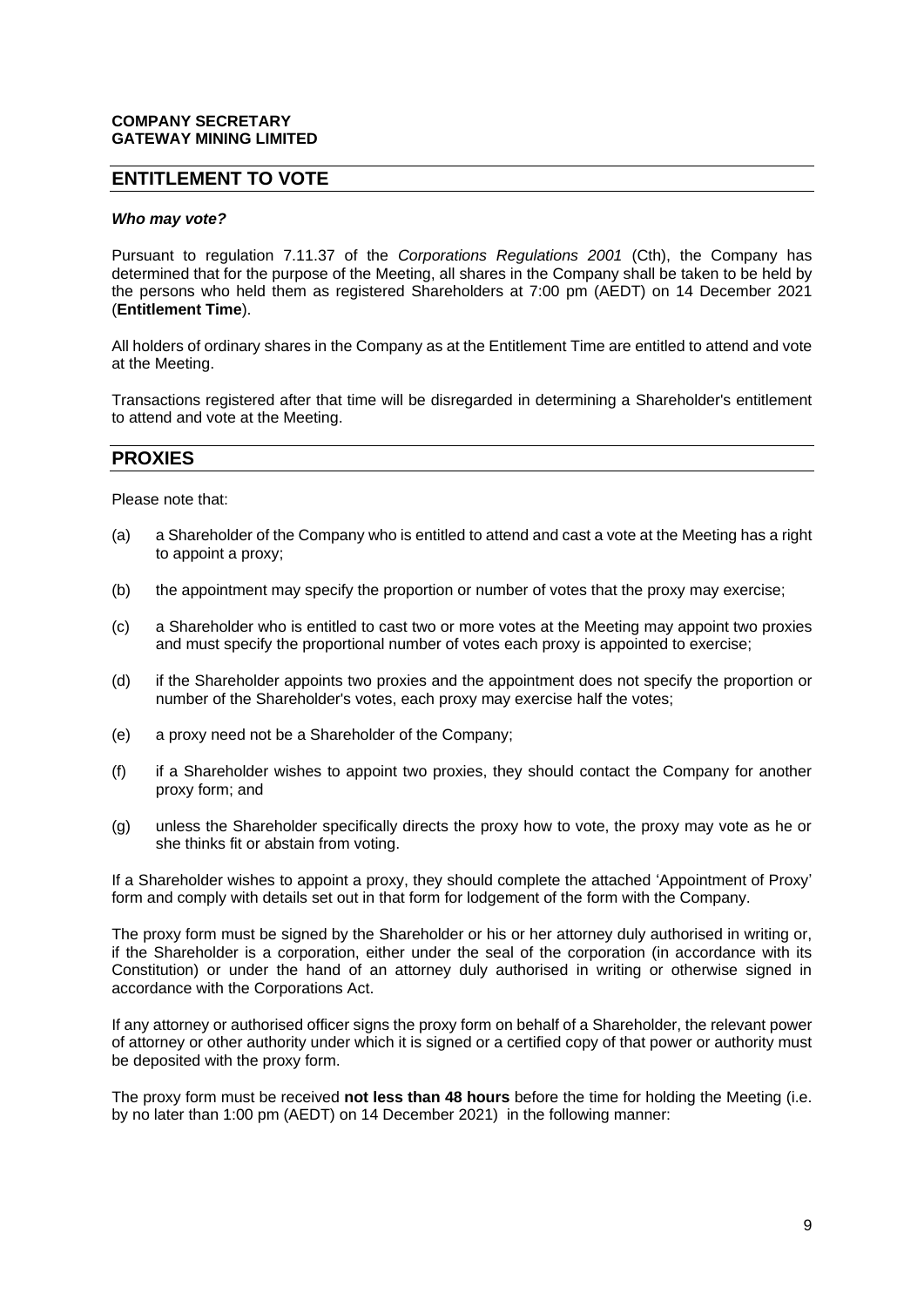| Online         | Lodge<br>the Proxy Form<br>at<br>online<br>https://investor.automic.com.au/#/loginsah<br>by<br>following the instructions: Login to the Automic<br>website using the holding details as shown on the<br>Proxy                                                   |
|----------------|-----------------------------------------------------------------------------------------------------------------------------------------------------------------------------------------------------------------------------------------------------------------|
|                | Form. Click on 'View Meetings' – 'Vote'. To use<br>the online lodgement facility, Shareholders will<br>need their holder number (Securityholder<br>Reference Number (SRN) or Holder Identification<br>Number (HIN)) as shown on the front of the Proxy<br>Form. |
| <b>By Post</b> | Automic, GPO Box 5193, Sydney NSW 2001                                                                                                                                                                                                                          |
| <b>By Hand</b> | Due to COVID-19 restrictions hand delivery of<br>proxies will not be available                                                                                                                                                                                  |

If a representative of a corporate shareholder or a corporate proxy will be attending the Meeting, the representative should provide to the Share Registry prior to the Meeting adequate evidence of their appointment, unless this has previously been provided to the Share Registry.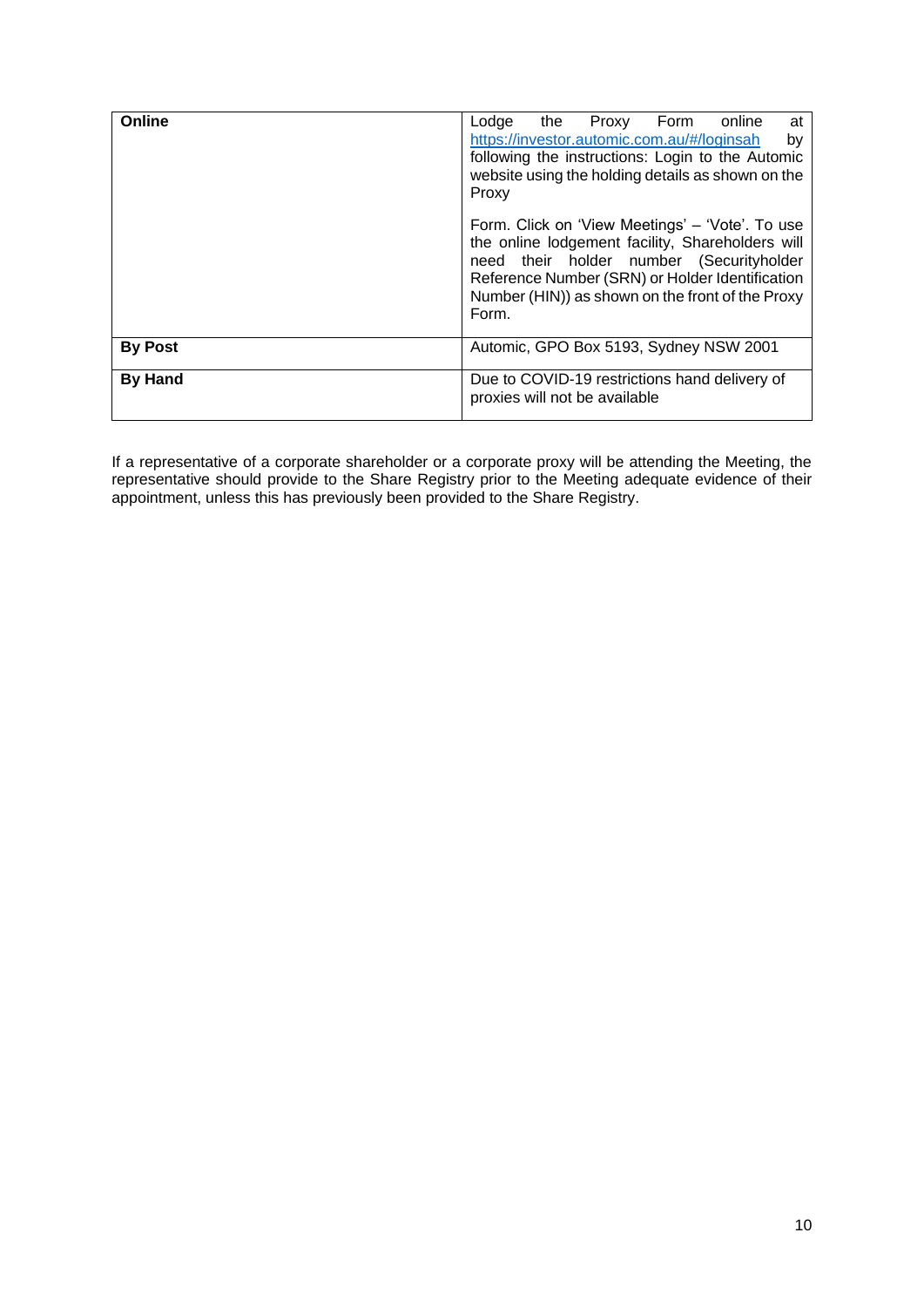# <span id="page-10-0"></span>**EXPLANATORY STATEMENT**

This Explanatory Statement is included in and forms part of the Notice of Meeting. It contains background information pertaining to the Resolutions to be considered at the Meeting as well as information required to be given to Shareholders under the Listing Rules in relation to the Resolutions.

It is given to Shareholders to help them determine how to vote on the Resolutions set out in the Notice of Meeting.

Shareholders should read this Explanatory Statement in full and in conjunction with the other sections of this Document, in order to gain a comprehensive understanding of the Resolutions proposed in the Notice of Meeting.

If you are in doubt about what to do in relation to a Resolution, you should consult your financial or other professional adviser.

# **1. RESOLUTION 1 – RATIFICATION OF ISSUE OF PLACEMENT SHARES**

#### **1.1 Background**

On 1 November 2021, the Company announced that it had completed a placement of 352,941,178 Shares at an issue price of \$0.017 to raise total funds of \$6.0 million (before costs) (**Placement**) to institutional, professional and Sophisticated Investors to underpin the next major phase of drilling, exploration and resource growth at its flagship 100%-owned Gidgee Gold Project in Western Australia.

The Placement was strongly supported by both existing shareholders and new investors, including the Company's major shareholder, Kerry Harmanis.

The Company received the support of its Directors in the Placement, and the issue of these shares to Directors will be subject to shareholder approval under Resolution 2 of this Notice.

Participants in the Placement will receive free-attaching options (**New Options**) on a one (1) for two (2) basis, with each New Option being exercisable at \$0.03 and expiring on 15 December 2024. The issue of the New Options is subject to shareholder approval. A total of 176,470,709 New Options are expected to be issued (subject to rounding).

The Placement was Co-Lead Managed by Enrizen Capital and JP Equities (**Lead Manager**).

The 336,904,571 Shares issued under the Placement to Sophisticated Investors who are not directors or related parties of the Company were issued using the Company's capacity under ASX Listing rule 7.1 and Listing Rule 7.1A. The issue of these New Shares occurred on 5 November 2021. The Company now seeks shareholder approval to ratify the issue of the Tranche 1 Shares pursuant to Listing Rule 7.4

#### **1.2 Subsequent approval of an issue of Securities under Listing Rule 7.4 and 7.5**

Listing Rule 7.1 requires Shareholder approval for the proposed issue of securities in the Company where such issue represents more than 15% of the Company's securities then on issue within the 12 month period immediately prior to the date of that issue or the date of agreement to effect that issue (**15% Threshold**). Listing Rule 7.4 permits the ratification of previous issues of securities made without Shareholder approval, provided such issue, in aggregate with any other applicable issues of Equity Securities by the Company, did not breach the 15% Threshold.

Shareholder ratification of an issue of securities under Listing Rule 7.4 enables the Company capacity to issue further securities up to the 15% Threshold, without additional Shareholder approval (but still subject to any other approval required under the Listing Rules), to the extent of the securities that were the subject of that ratification.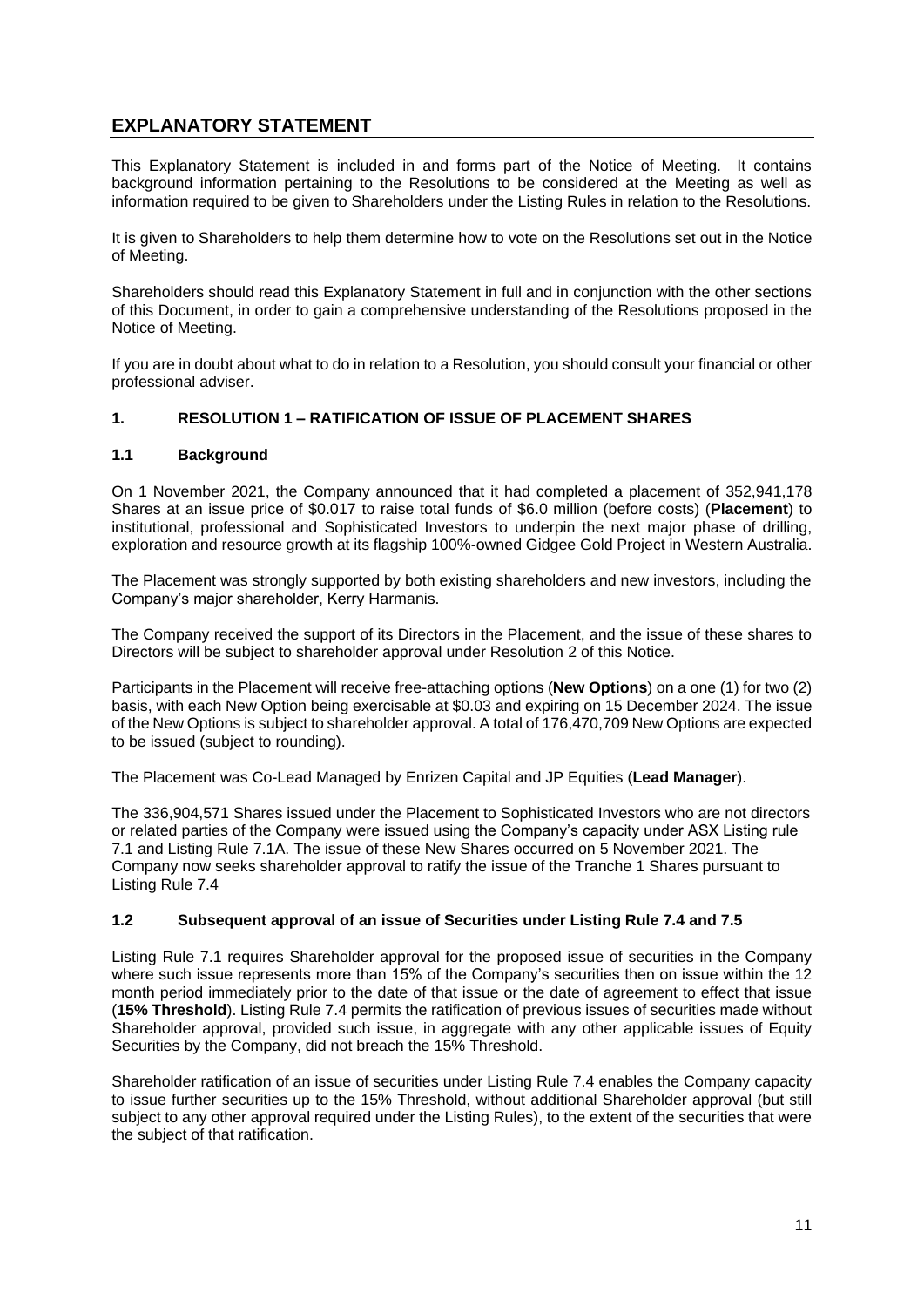Listing Rule 7.4 stipulates that an issue of Equity Securities made without Shareholder approval under Listing Rule 7.1 is treated as having been made with it is subsequently approved by Shareholders.

The issue of the Placement Shares does not fit within any of the exceptions set out in Listing Rule 7.2 and, as it has not yet been approved by Shareholders, it uses part of the Company's 15% capacity in Listing Rules 7.1 and part of the Company's 10% Capacity under Listing Rule 7.1A, and if this Resolution is not approved it reduces the Company's capacity to issue further equity securities without Shareholder approval under Listing Rule 7.1 and Listing Rule 7.1A for the 12 month period following the date of issue of the Placement Shares.

# **1.3 Additional disclosure**

The following information in relation to the Shares the subject of Resolution 1 is provided to the Shareholders for the purposes of Listing Rule 7.5.

*(a) Equity Securities issued*

336,904,571 fully paid ordinary shares.

*(b) Issue price*

The Shares were issued at \$0.017 per Share. The Company received an aggregate \$5,727,377 (before costs) as consideration for the issue of the Shares which are the subject of this Resolution.

*(c) Issue date*

The Shares were issued on 5 November 2021.

*(d) Terms* 

The Shares issued were fully paid ordinary shares in the capital of the Company and rank equally in all respects with the existing fully paid ordinary shares on issue.

*(e) Persons to whom Equity Securities were issued* 

The Shares were issued to Sophisticated Investors, professional and institutional investors whom are not Related Parties of the Company.

The participants in the Placement were introduced by JP Equities Pty Ltd and Enrizen Capital Pty Ltd who acted as co-lead managers to the Placement, or were prospective investors already known to the Company. The recipients were identified through a bookbuild process, which involved the co-lead managers seeking expressions of interest from Sophisticated Investors, professional and institutional investors to participate in the Placement.

*(f) Use of funds raised* 

The funds raised under the Placement the subject of Resolution 1 underpin exploration and drilling programs, and resource growth at the Company's Gidgee Gold Project, working capital purposes and for costs of the Placement.

# *(g) Material Terms of an agreement to which securities were issued*

The Shares were not issued under an agreement. The Shares were issued to Sophisticated Investors, professional and institutional investors who subscribed for the shares under the Placement.

# **1.4 Voting Exclusion Statement**

Particulars as to the persons not permitted to vote on Resolution 1, and whose votes will be disregarded if cast on Resolution 1, are set out in the Notice.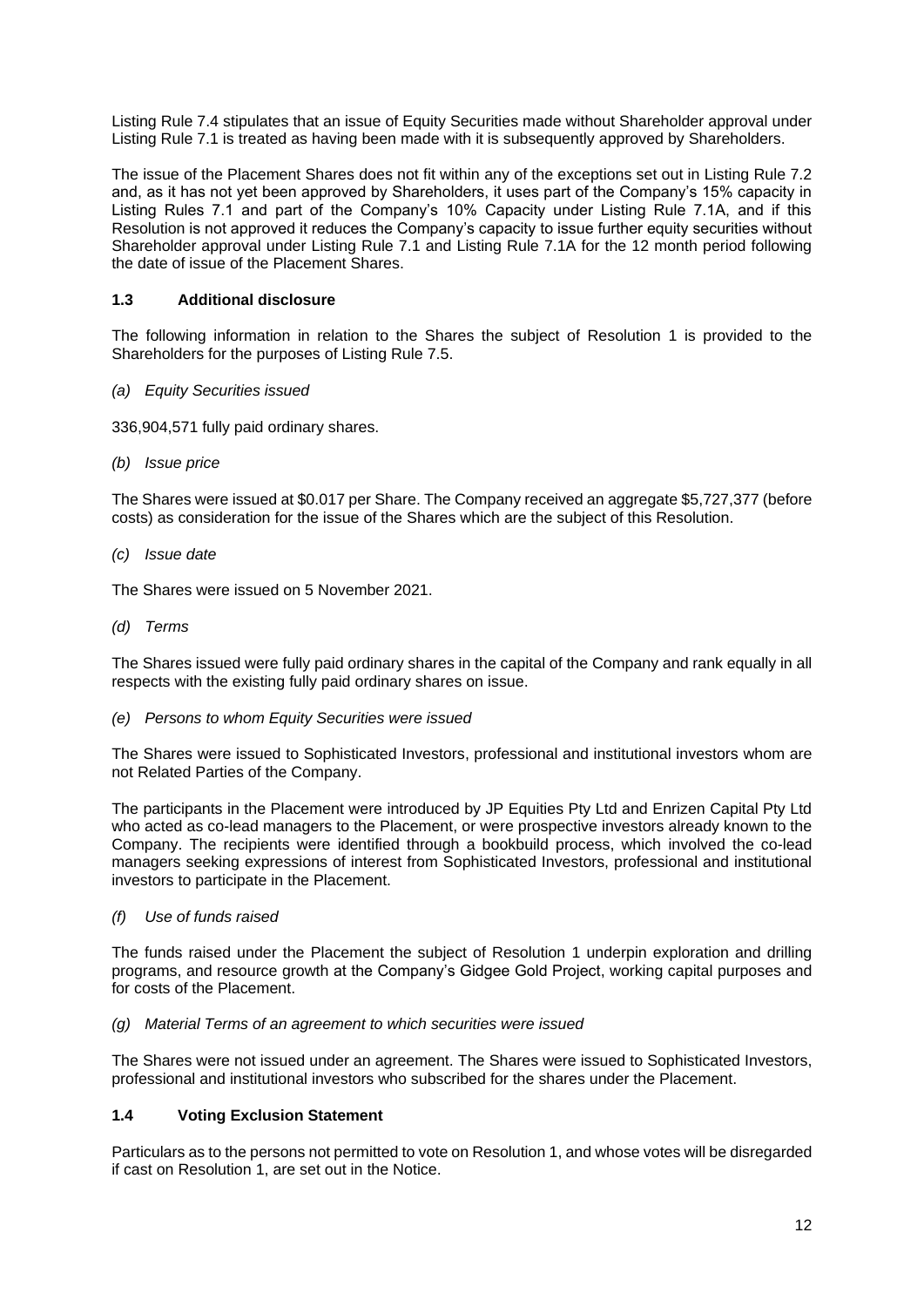# **1.5 Recommendation of Directors**

Each Director recommends that Shareholders vote **in favour** of Resolution 1. Each Director confirms that he has no personal interest in the outcome of Resolution 1.

# **2. RESOLUTION 2 – ISSUE OF PLACEMENT OPTIONS TO UNRELATED PARTIES**

# **2.1 Background**

See Section 1.1 above.

As noted above in Section 1.1, Participants in the Placement will receive free-attaching options (**New Options**) on a one (1) for two (2) basis, with each New Option being exercisable at \$0.03 and expiring on 15 December 2024.

A total of 168.452,316 New Options is expected to be issued to Sophisticated Investors who are unrelated parties of the Company.

The Company is now seeking Shareholder approval under this Resolution 2 to issue 168.452,316 Options to unrelated institutional, professional and Sophisticated Investors pursuant to Listing Rule 7.1.

# **2.2 Requirement for Shareholder Approval**

Listing Rule 7.1 requires Shareholder approval for the proposed issue of securities in the Company where such issue may exceed the 15% Threshold. Further, Listing Rule 7.1 allows a company to maintain its capacity to issue securities under the 15% Threshold where it obtains shareholder approval prior to issuing securities.

Shareholder approval of an issue of securities under Listing Rule 7.1 enables the Company capacity to issue further securities up to the 15% Threshold, without additional Shareholder approval (but still subject to any other approval required under the Listing Rules).

Resolution 2 seeks Shareholder approval, under Listing Rule 7.1, for the issue of 168.452,316 Shares to unrelated institutional, professional and Sophisticated Investors.

Should Resolution 2 not be approved, the currently will need to consider issuing the New Options using its available capacity under Listing Rule 7.1.

# **2.3 Information required by Listing Rule 7.3**

For the purpose of Listing Rule 7.3, the following information in relation to the New Options the subject of Resolution 2 is provided:

*(a) Maximum number of securities to be issued:* 

168,452,316 unquoted Options.

*(b) Date of issue*

The Company will issue the New Options the subject of this Resolution 2 by the date which is no later than three months from the date of the meeting.

*(c) Issue price and terms of issue*

Each New Option will have an exercise price of \$0.03 and will expire on 15 December 2024. The terms and conditions of which are set out in Annexure B of this Notice.

*(d) Persons to whom securities will be issued*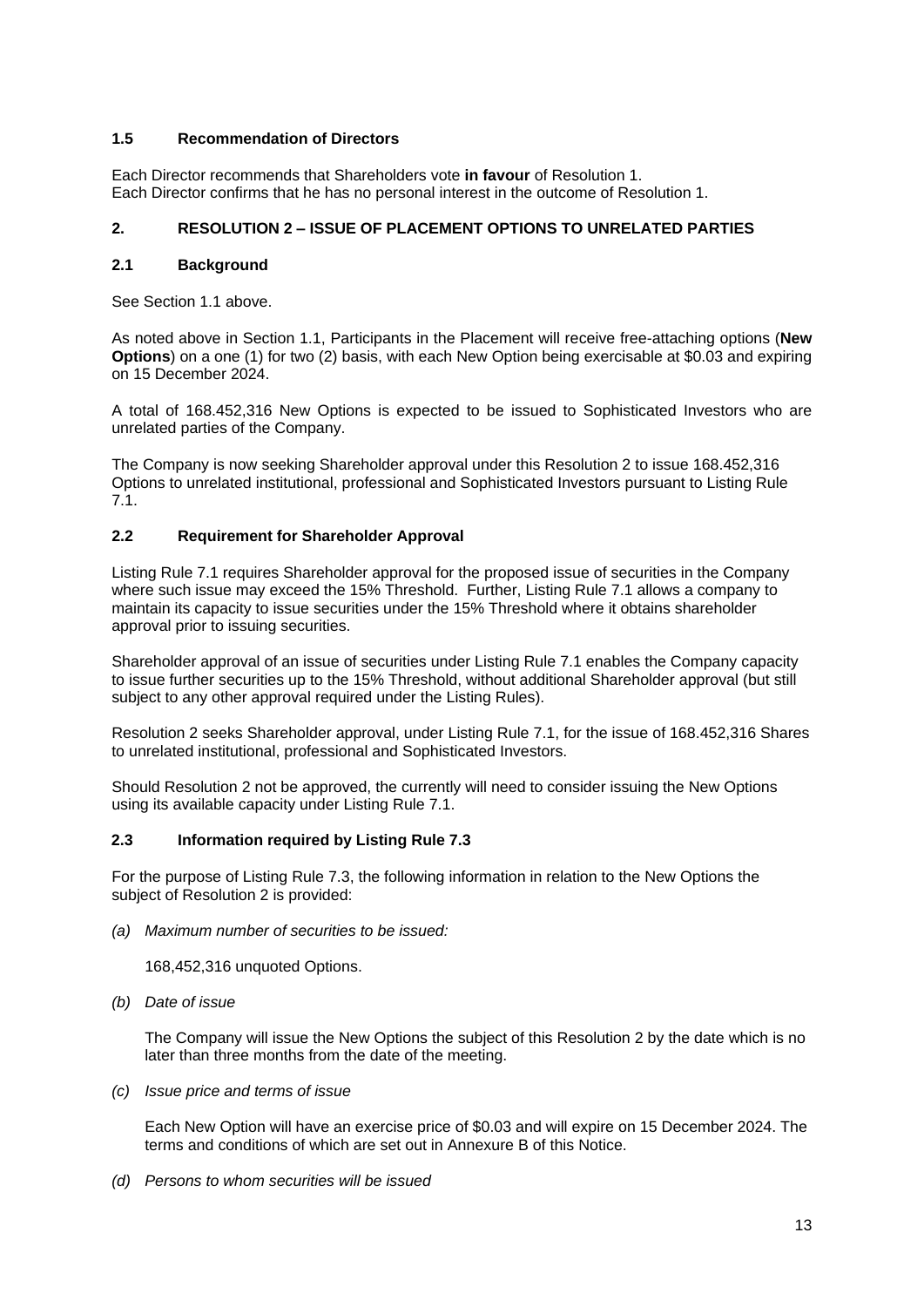The New Options which are the subject of this Resolution will be issued to institutional, professional and Sophisticated Investors whom participated in the Placement and whom are not Related Parties of the Company.

The participants in the Placement were introduced by JP Equities Pty Ltd and Enrizen Capital Pty Ltd who acted as co-lead managers to the Placement, or were prospective investors already known to the Company. The recipients were identified through a bookbuild process, which involved the co-lead managers seeking expressions of interest from Sophisticated Investors, professional and institutional investors to participate in the Placement.

*(e) Use of funds* 

No funds will be raised from this issue of the New Options as they are free attaching options to Shares subscribed for under the Placement.

*(f) Issue date*

The Company intends to issue the New Options the subject of this Resolution on the day immediately after the date upon which Resolution 2 is duly approved.

*(g) Material Terms of an agreement to which securities were issued*

The New Options will not be issued pursuant to an agreement. The New Options are free attaching options and will be issued to Sophisticated Investors, professional and institutional investors who subscribed for the Shares under the Placement.

# **2.4 Voting Exclusion Statement**

A description of the persons not permitted to vote on Resolution 2 and whose votes will be disregarded if cast on Resolution 2, is set out in the Notice.

# **2.5 Recommendation of Directors**

Each Director recommends that Shareholders vote **in favour** of Resolution 2. Each Director confirms that he has no personal interest in the outcome of Resolution 2.

# **3. RESOLUTION 3 – ISSUE OF SECURITIES TO RELATED PARTIES – TRANCHE 2 PLACEMENT SHARES**

#### **3.1 Background**

See Section 1.1 above.

As noted above in Section 1.1 the Company received the support of its Directors in the Placement, and the issue of the portion Shares and attaching New Options to Directors is subject to Shareholder Approval.

Mark Cossom, Trent Franklin and Scott Brown (and or their nominees) have subject to shareholder approval agreed to invest a collective total of \$272,625 under the Placement being 16,036,784 New Shares and 8,018,393 free attaching New Options.

The Company is now seeking Shareholder approval under this Resolution 3 to issue 16,036,784 New Shares (and 8,018,393 free attaching New Options) to Directors or their nominees pursuant to Listing Rule 10.11

# **3.2 Requirement for Shareholder Approval**

Listing Rule 10.11 requires that unless an exception applies, an entity must not without the prior approval of its shareholders, issue or agree to issue Equity Securities to: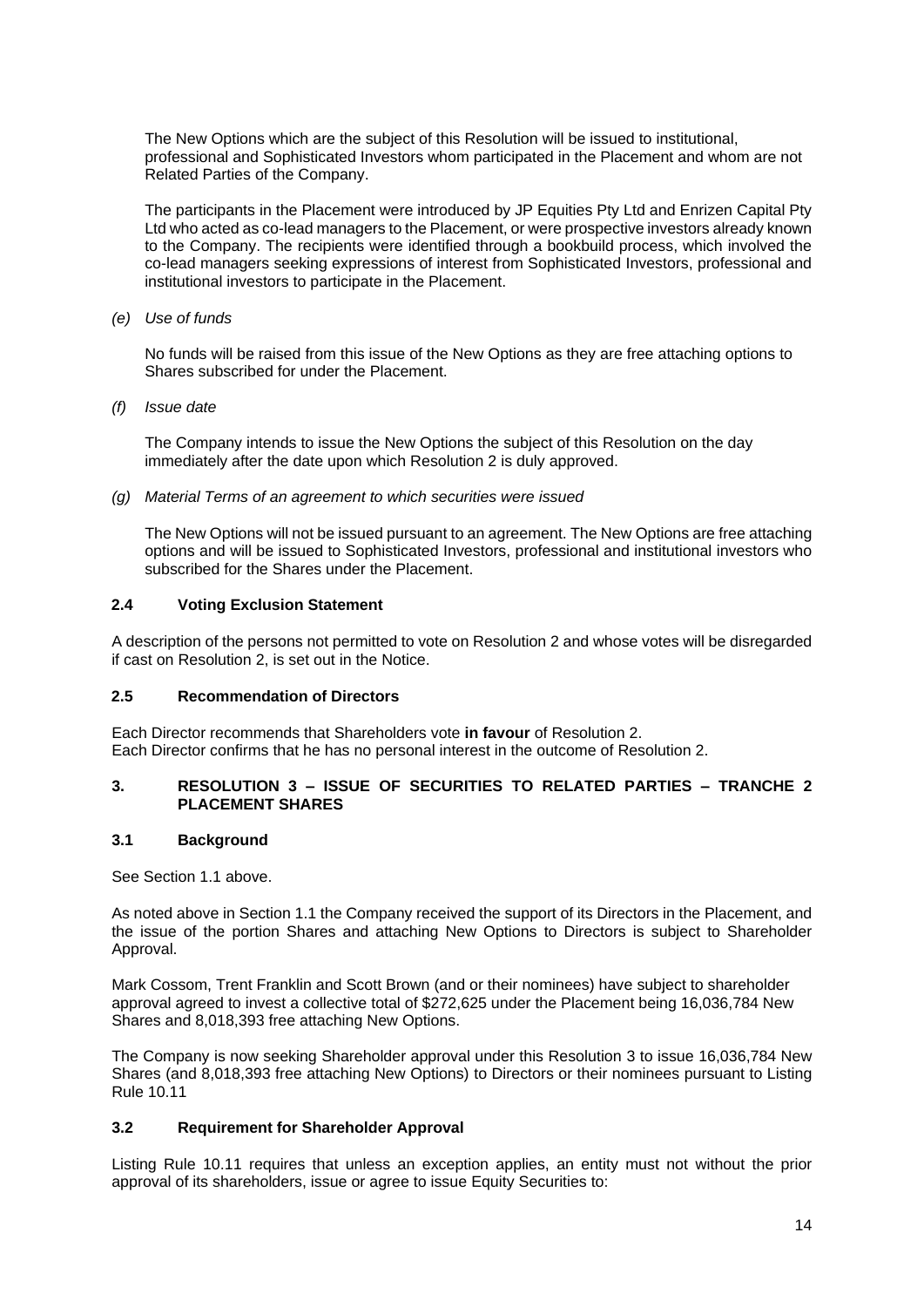- (a) a Related Party of the entity; or
- (b) a person whose relationship with the entity or a Related Party is, in ASX's opinion, such that approval of shareholders should be obtained.

Trent Franklin, Mark Cossom and Scott Brown are Related Parties of the Company by virtue of being Directors.

Should Resolution 3 not be approved, the Company will not issue the New Shares or free attaching New Options to the Directors or their nominees and the Company will be required to refund funds deposited to Directors as part of their participation under the Placement and this may effect the Company's exploration plans.

# **3.3 Information required by Listing Rule 10.13**

For the purpose of Listing Rule 10.13, the following information in relation to the Shares and New Options the subject of this Resolution 3 is provided:

*(a) Parties to whom the securities will be issued*

Scott Brown, Mark Cossom and Trent Franklin or their nominees.

*(b) Maximum number of securities to be issued*

16,036,784 fully paid ordinary shares and 8,018,393 free attaching New Options.

*(c) Date of issue*

The Company intends to issue the Shares and New Options the subject of this Resolution 3 on the day immediately after the date of upon which this Resolution 3 is duly approved or in any event, within one month from the date on which this Resolution 3 is duly approved.

#### *(d) Relationship of Related Party and Listing Rule Category*

Scott Brown, Mark Cossom and Trent Franklin are all Directors of the Company and are therefore related parties under 10.11.1 of the ASX Listing Rules.

#### *(e) Issue price and terms of issue*

The Shares to be issued to the Directors will be issued at \$0.017 per Share (the same price as the Placement). The Shares to be issued will be fully paid ordinary shares in the capital of the Company, and will be issued on the same terms and conditions as the Company's existing Shares.

Each New Option will have an exercise price of \$0.03 and will expire on 15 December 2024. The terms and conditions of which are set out in Annexure B of this Notice.

The Company received an aggregate \$272,625 (before costs) as consideration for the issue of the Shares which are the subject of this Resolution. No funds were raised from this issue of the New Options as they were free attaching options to Shares subscribed for under the Placement.

# *(f) Use of funds raised*

The funds raised from the Directors' subscription in the Shares underpin exploration and drilling programs, and resource growth at the Company's Gidgee Gold Project, working capital purposes and for costs of the Placement. No funds will be raised from this issue of the New Options as they are free attaching options to Shares subscribed for under the Placement.

The issue of Shares and New Options to Directors under this Resolution is not intended to remunerate and incentivise the Directors as part of their remuneration package.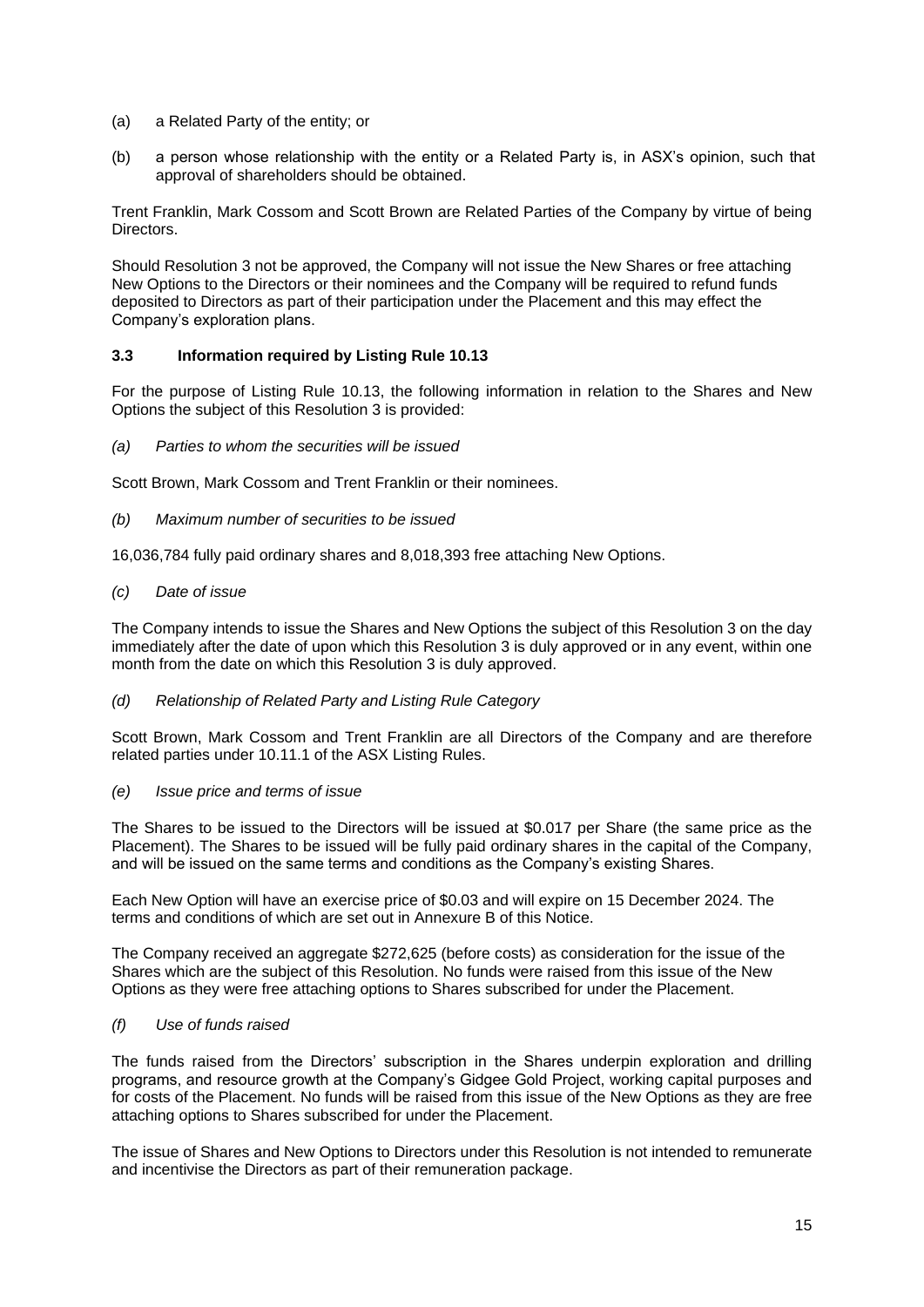# *(g) Material Terms of an agreement to which securities were issued*

The Shares and free attaching New Options which are subject to this Resolution were not subject to an agreement. The Shares and attaching free New Options will be issued to the directors named above or their nominees as part of their subscription under the Placement.

# **3.4 Voting Exclusion Statement**

A description of the persons not permitted to vote on Resolution 3 and whose votes will be disregarded if cast on Resolution 3, is set out in the Notice.

# **4. RESOLUTION 4 – ISSUE OF SHARES TO RELATED CREDITORS**

# **4.1 Background**

Resolution 4 seeks Shareholder approval for the issue of 3,529,412 Shares to Enrizen Accounting Pty Ltd (**Enrizen Accounting**) or their nominee in lieu of part payment of outstanding company secretary fees pursuant to the company secretarial engagement entered into between Enrizen Accounting and the Company. Enrizen Accounting is a Related Party by virtue of its association with Mr Trent Franklin who is a Director of the Company.

# **4.2 Requirement for Shareholder Approval**

Listing Rule 10.11 requires that unless an exception applies, an entity must not without the prior approval of its shareholders, issue or agree to issue Equity Securities to:

- (a) a Related Party of the entity; or
- (b) a person whose relationship with the entity or a Related Party is, in ASX's opinion, such that approval of shareholders should be obtained.

Enrizen Accounting is a Related Party by virtue of being a company associated with Mr Trent Franklin a Director.

If this Resolution is not approved, the Company will have to consider other ways of remunerating Enrizen Accounting, including by providing cash payments.

#### **4.3 Information required by Listing Rule 10.13**

For the purpose of Listing Rule 10.13, the following information in relation to the Shares the subject of this Resolution is provided:

*(a) Parties to whom the securities will be issued*

Enrizen Accounting or their nominee.

*(b) Maximum number of securities to be issued*

3,529,412 fully paid ordinary shares to Enrizen Accounting or their nominee.

*(c) Date of issue*

The Company intends to issue the Shares the subject of this Resolution on the day immediately after the date of upon which this Resolution is duly approved or in any event, within one month from the date on which this Resolution is duly approved.

*(d) Relationship of Related Party and Listing Rule Category*

Enrizen Accounting is a company associated with Mr Trent Franklin who is a Director of the Company and is therefore a related party under 10.11.1 of the ASX Listing Rules.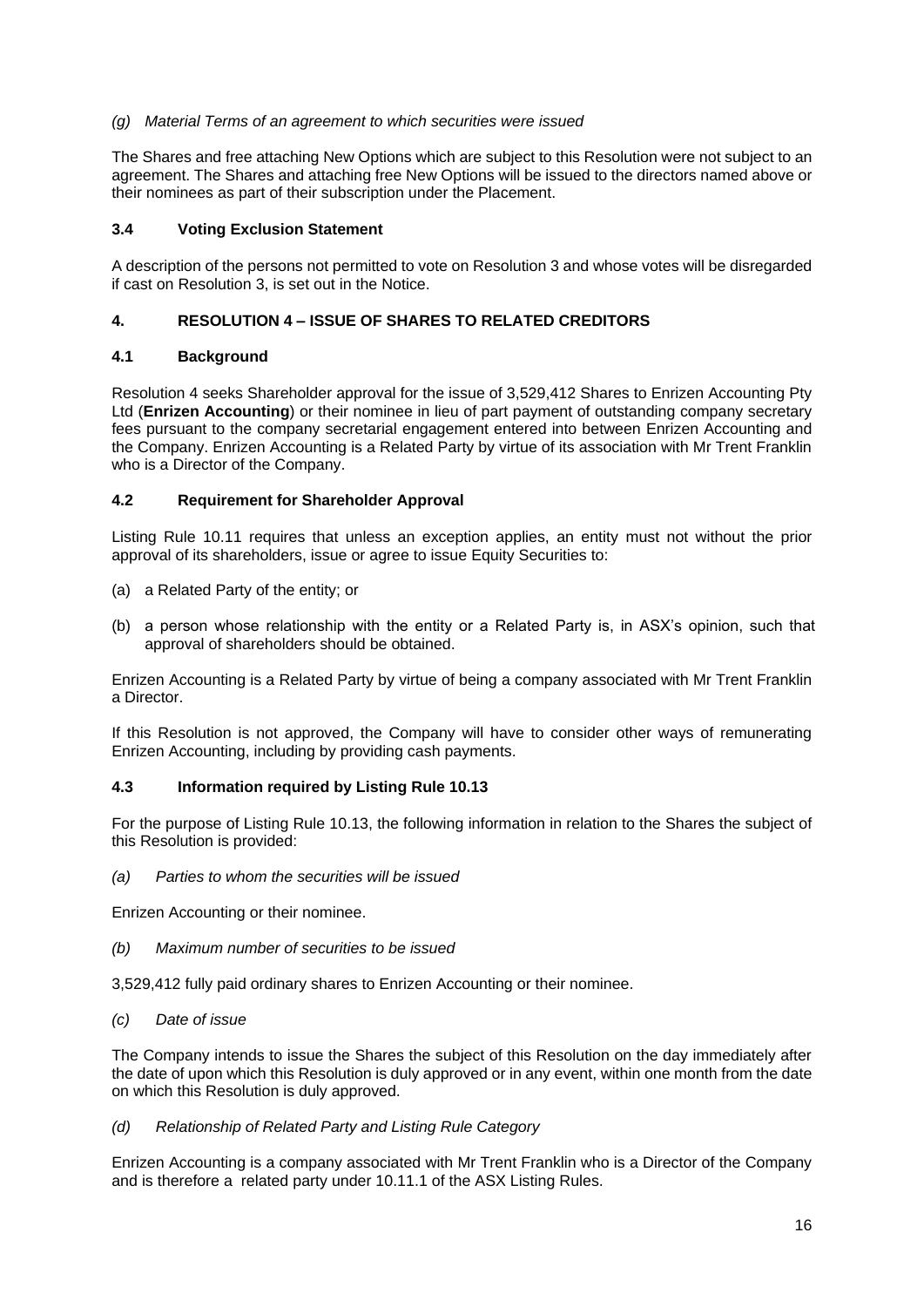## *(e) Issue price and terms of issue*

The Shares to be issued to be issued under this Resolution will be issued at a deemed price of \$0.017 per Share. The Shares to be issued will be fully paid ordinary shares in the capital of the Company, and will be issued on the same terms and conditions as the Company's existing Shares.

# *(f) Use of funds raised*

The Company will not be receiving consideration from the issue of Shares in accordance with this Resolution as the funds are being used in lieu of outstanding payments in order to preserve the Company's cash reserves.

The issue of Shares to Directors under this Resolution is not intended to remunerate and incentivise Trent Franklin as part of his remuneration package.

# *(g) Material Terms of an agreement to which securities were issued*

Under its engagement entered into in July 2019, Enrizen Accounting has agreed to provide company secretarial services to the Company, and the Company has agreed to pay Enrizen Accounting \$10,000 (plus GST) per month for these services (**Monthly Fee**). The parties have agreed that 50% of the Monthly Fee will be payable in cash, and that 50% of the Monthly Fees will be payable in fully paid ordinary shares in the Company.

# **4.4 Voting Exclusion Statement**

A description of the persons not permitted to vote on this Resolution and whose votes will be disregarded if cast on this Resolution, is set out in the Notice.

# <span id="page-16-0"></span>**ENQUIRIES**

Shareholders are advised to contact Kar Chua, the Company Secretary, on 02 8316 3998 if they have any queries in respect of the matters set out in this Document.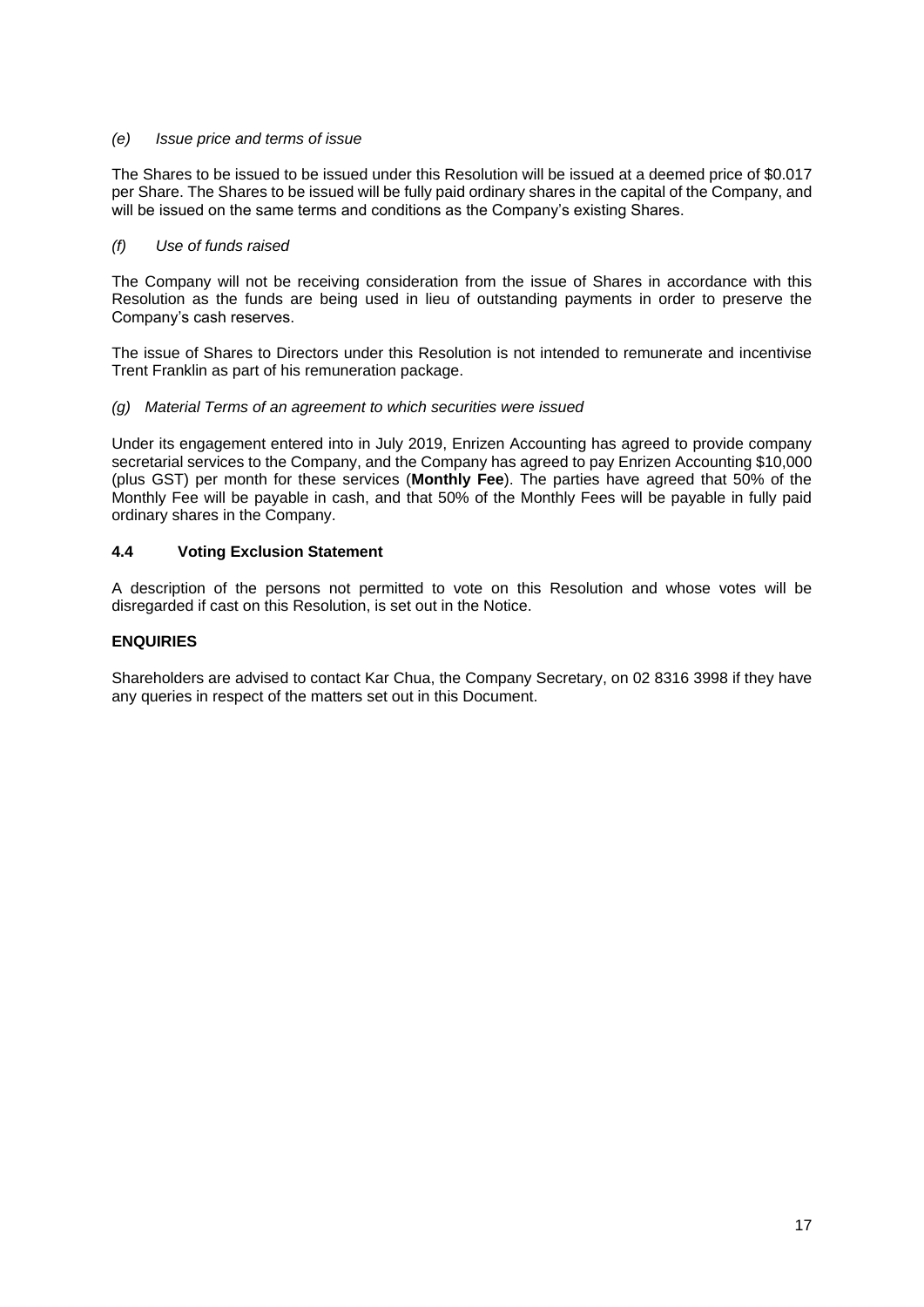# <span id="page-17-0"></span>**GLOSSARY**

For the purposes of this Document, the following terms have the meanings prescribed below:

| \$                                    | Australian dollars.                                                                                                                                                                                        |
|---------------------------------------|------------------------------------------------------------------------------------------------------------------------------------------------------------------------------------------------------------|
| <b>AEDT</b>                           | Australian Eastern Daylight Time.                                                                                                                                                                          |
| <b>Associate</b>                      | Has the meaning given in Listing Rule 19.12.                                                                                                                                                               |
| <b>ASX</b>                            | ASX Limited (ACN 008 624 691) or the securities exchange market<br>operated by it, as the context requires.                                                                                                |
| <b>Board</b>                          | The board of directors of the Company as constituted from time to time.                                                                                                                                    |
| <b>Chair</b>                          | The person chairing the Meeting.                                                                                                                                                                           |
| <b>Company or Gateway</b>             | Gateway Mining Limited (ACN 008 402 391).                                                                                                                                                                  |
| <b>Constitution</b>                   | The constitution of the Company (as amended from time to time).                                                                                                                                            |
| <b>Corporations Act</b>               | The Corporations Act 2001 (Cth).                                                                                                                                                                           |
| <b>Director</b>                       | A director of the Company as at the date of this Document.                                                                                                                                                 |
| <b>Document</b>                       | This document entitled "Notice of Extraordinary General Meeting",<br>including any annexures or schedules to or of this document.                                                                          |
| <b>Equity Security</b>                | Has the meaning given in Listing Rule 19.12.                                                                                                                                                               |
| <b>Explanatory Statement</b>          | The section entitled "Explanatory Statement" of this Document, forming<br>part of the Notice.                                                                                                              |
| <b>Listing Rules</b>                  | The listing rules of the ASX as amended from time to time.                                                                                                                                                 |
| <b>Meeting</b>                        | The Extraordinary General Meeting of the Company convened pursuant<br>to this Notice.                                                                                                                      |
| Notice or Notice of<br><b>Meeting</b> | The notice convening this Meeting as set out in this Document.                                                                                                                                             |
| <b>Ordinary Resolution</b>            | A resolution of Shareholders that is approved by a simple majority of the<br>votes cast by Shareholders present at the Meeting (whether in person or<br>by proxy) and entitled to vote on that resolution. |
| <b>Options</b>                        | means an option to purchase a Share.                                                                                                                                                                       |
| <b>Proxy Form</b>                     | The proxy form attached to this Document.                                                                                                                                                                  |
| <b>Related Party</b>                  | Has the meaning given to that term in Listing Rule 19.12.                                                                                                                                                  |
| <b>Resolution</b>                     | A resolution set out in the Notice.                                                                                                                                                                        |
|                                       |                                                                                                                                                                                                            |
| <b>Share</b>                          | A fully paid ordinary share in the issued share capital of the Company.                                                                                                                                    |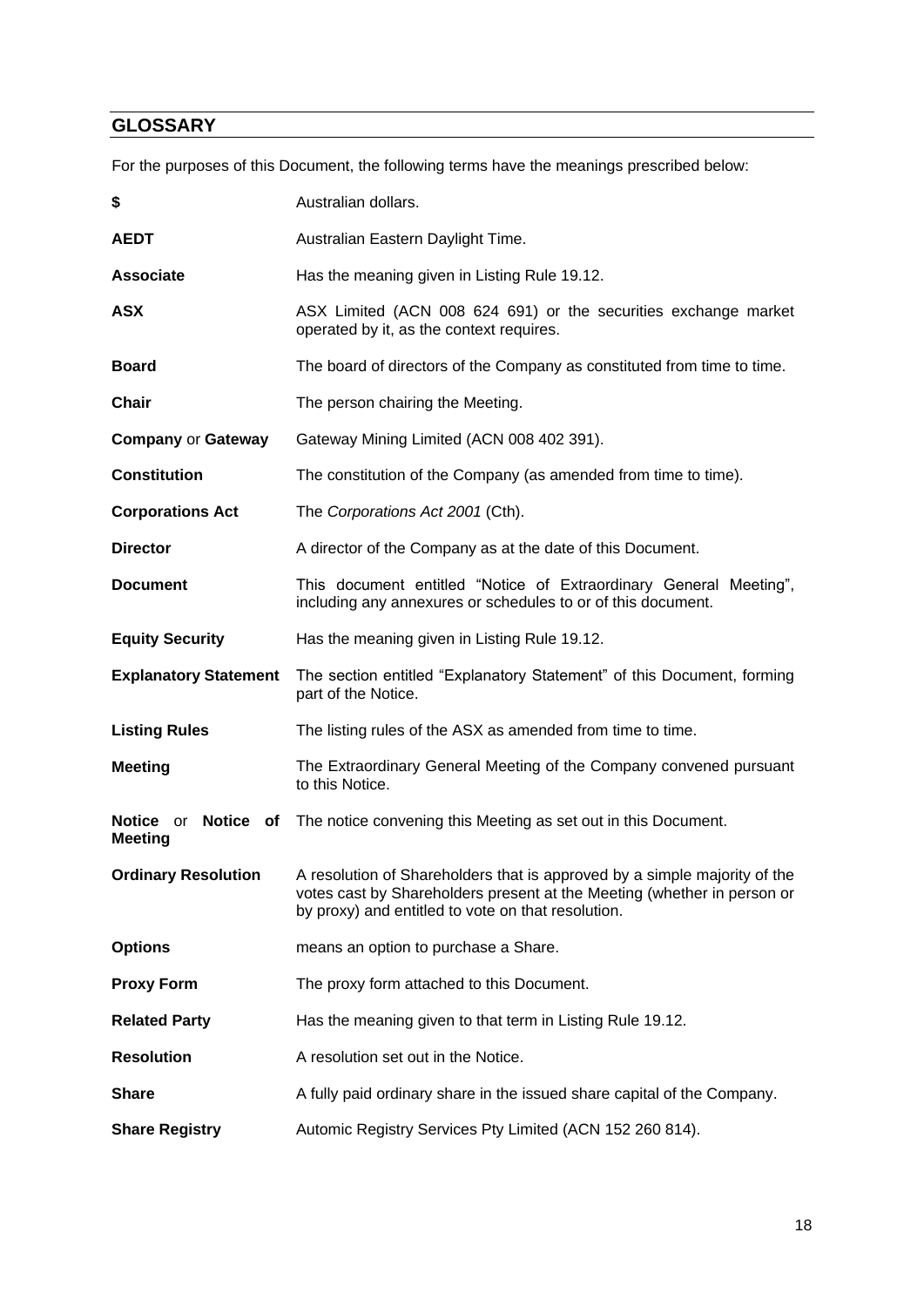| Shareholder                   | A person recorded on the register of members maintained by the<br>Company pursuant to sections 168 and 169 of the Corporations Act as a<br>holder of one or more Shares.                                                   |
|-------------------------------|----------------------------------------------------------------------------------------------------------------------------------------------------------------------------------------------------------------------------|
| <b>Sophisticated Investor</b> | A person to whom an offer of the Company's Equity Securities may be<br>made without disclosure in reliance on section 708(8) or 708(11) of the<br>Corporations Act and that is not already a Related Party of the Company. |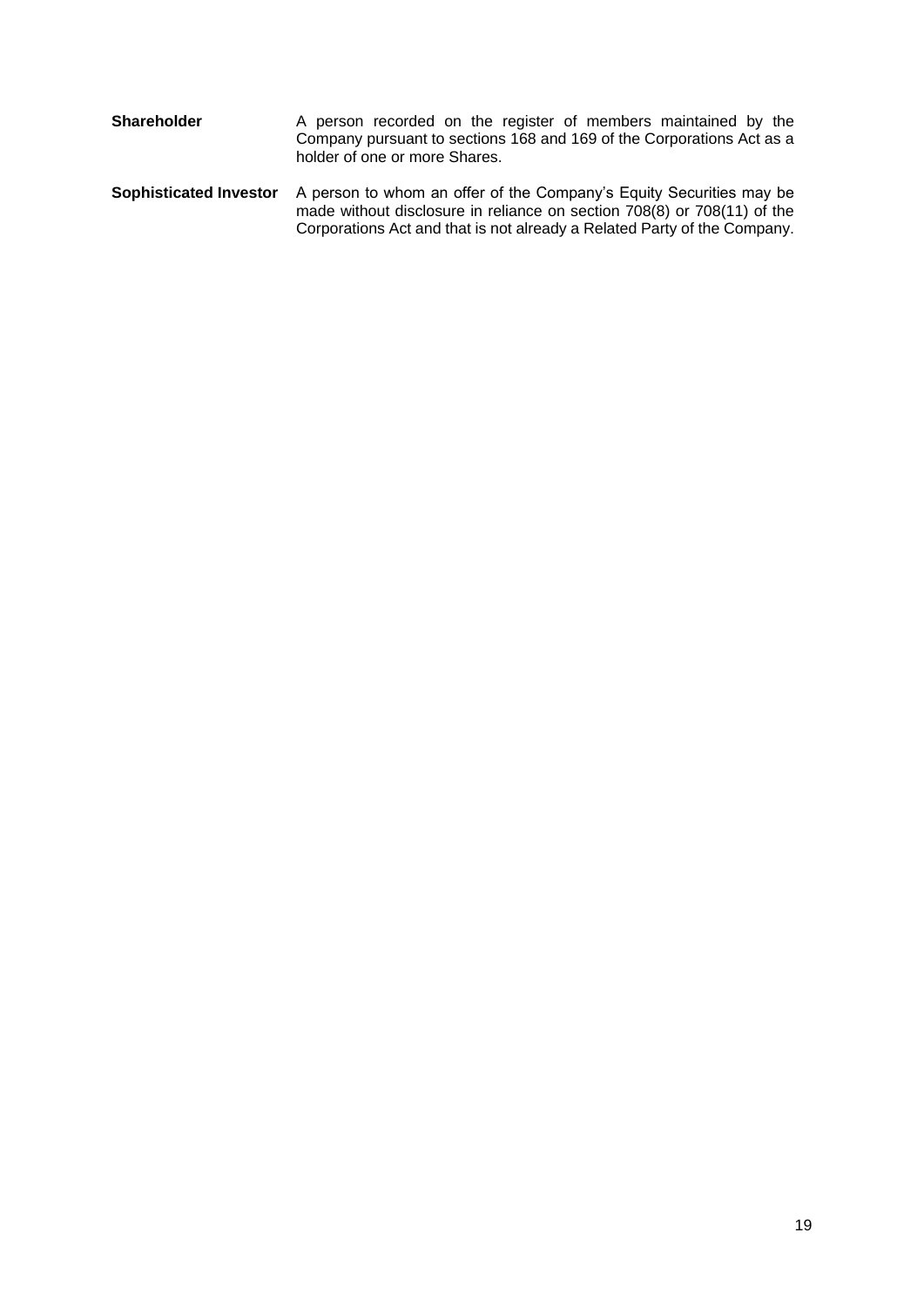# <span id="page-19-0"></span>**ANNEXURE A – APPOINTMENT OF PROXY FORM – GATEWAY MINING LIMITED**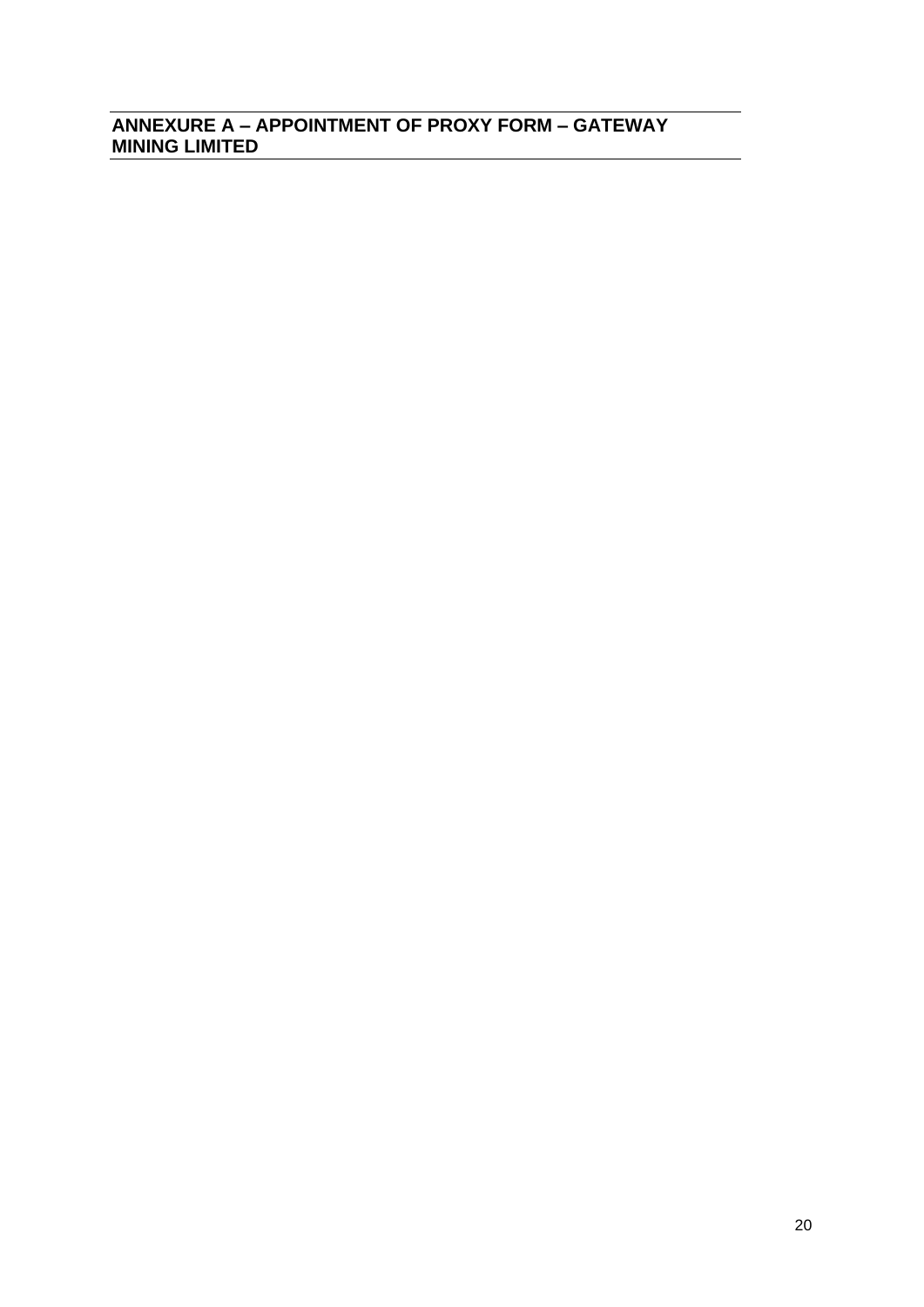

# Proxy Voting Form

If you are attending the virtual Meeting please retain this Proxy Voting Form for online Securityholder registration.

Holder Number:

Your proxy voting instruction must be received by 1.00pm (AEDT) on Tuesday, 14 December 2021, being not later than 48 hours before the commencement of the Meeting. Any Proxy Voting instructions received after that time will not be valid for the scheduled Meeting.

# SUBMIT YOUR PROXY

#### Complete the form overleaf in accordance with the instructions set out below. YOUR NAME AND ADDRESS

The name and address shown above is as it appears on the Company's share register. If this information is incorrect, and you have an Issuer Sponsored holding, you can update your address through the investor portal: https://investor.automic.com.au/#/home Shareholders sponsored by a broker should advise their broker of any changes.

#### STEP 1 – APPOINT A PROXY

If you wish to appoint someone other than the Chair of the Meeting as your proxy, please write the name of that Individual or body corporate. A proxy need not be a Shareholder of the Company. Otherwise, if you leave this box blank, the Chair of the Meeting will be appointed as your proxy by default.

#### DEFAULT TO THE CHAIR OF THE MEETING

Any directed proxies that are not voted on a poll at the Meeting will default to the Chair of the Meeting, who is required to vote these proxies as directed. Any undirected proxies that default to the Chair of the Meeting will be voted according to the instructions set out in this Proxy Voting Form, including where the Resolutions are connected directly or indirectly with the remuneration of KMP.

#### STEP 2 - VOTES ON ITEMS OF BUSINESS

You may direct your proxy how to vote by marking one of the boxes opposite each item of business. All your shares will be voted in accordance with such a direction unless you indicate only a portion of voting rights are to be voted on any item by inserting the percentage or number of shares you wish to vote in the appropriate box or boxes. If you do not mark any of the boxes on the items of business, your proxy may vote as he or she chooses. If you mark more than one box on an item your vote on that item will be invalid.

#### APPOINTMENT OF SECOND PROXY

You may appoint up to two proxies. If you appoint two proxies, you should complete two separate Proxy Voting Forms and specify the percentage or number each proxy may exercise. If you do not specify a percentage or number, each proxy may exercise half the votes. You must return both Proxy Voting Forms together. If you require an additional Proxy Voting Form, contact Automic Registry Services.

#### SIGNING INSTRUCTIONS

Individual: Where the holding is in one name, the Shareholder must sign.

Joint holding: Where the holding is in more than one name, all Shareholders should sign.

Power of attorney: If you have not already lodged the power of attorney with the registry, please attach a certified photocopy of the power of attorney to this Proxy Voting Form when you return it.

Companies: To be signed in accordance with your Constitution. Please sign in the appropriate box which indicates the office held by you.

Email Address: Please provide your email address in the space provided.

#### By providing your email address, you elect to receive all communications despatched by the Company electronically (where legally permissible) such as a Notice of Meeting, Proxy Voting Form and Annual Report via email.

#### CORPORATE REPRESENTATIVES

If a representative of the corporation is to attend the Meeting the appropriate 'Appointment of Corporate Representative' should be produced prior to admission. A form may be obtained from the Company's share registry online at https://automic.com.au.

 $\mathsf L$  +  $\mathsf +$ 

Lodging your Proxy Voting Form:

#### Online:

Use your computer or smartphone to appoint a proxy at

[https://investor.automic.com.au/#/logi](https://investor.automic.com.au/#/loginsah) [nsah](https://investor.automic.com.au/#/loginsah)

or scan the QR code below using your smartphone

Login & Click on 'Meetings'. Use the Holder Number as shown at the top of this Proxy Voting Form. 回波湖回



#### **BY MAIL:**

Automic GPO Box 5193 Sydney NSW 2001

#### **IN PERSON:**

Automic Level 5, 126 Phillip Street Sydney NSW 2000

**BY EMAIL:**

[meetings@automicgroup.com.au](mailto:meetings@automicgroup.com.au)

**BY FACSIMILE:** +61 2 8583 3040

#### **All enquiries to Automic:**

#### **PHONE:**

1300 288 664 (Within Australia) +61 2 9698 5414 (Overseas)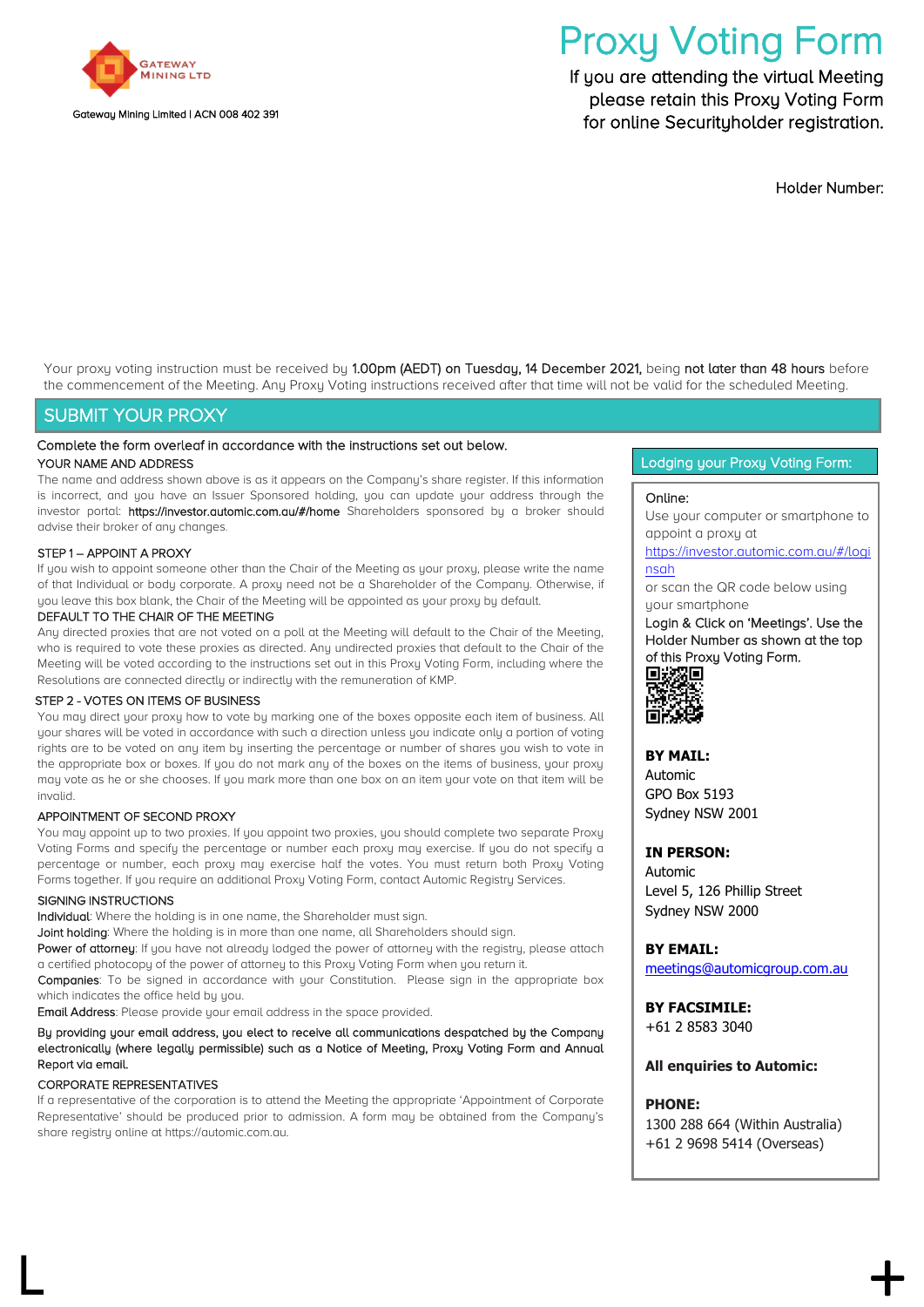|                                                                                      | <b>VIRTUAL PARTICIPATION AT THE EGM:</b>                                                                                                                                                                                                                                                                                                                                                                                                                                                                                     |  |  |  |  |  |  |
|--------------------------------------------------------------------------------------|------------------------------------------------------------------------------------------------------------------------------------------------------------------------------------------------------------------------------------------------------------------------------------------------------------------------------------------------------------------------------------------------------------------------------------------------------------------------------------------------------------------------------|--|--|--|--|--|--|
|                                                                                      | The company is pleased to provide shareholders with the opportunity to attend and participate in a virtual Meeting through an online meeting<br>platform powered by Automic, where shareholders will be able to watch, listen, and vote online.                                                                                                                                                                                                                                                                              |  |  |  |  |  |  |
|                                                                                      | To access the virtual meeting:                                                                                                                                                                                                                                                                                                                                                                                                                                                                                               |  |  |  |  |  |  |
|                                                                                      | 1. Open your internet browser and go to investor.automic.com.au                                                                                                                                                                                                                                                                                                                                                                                                                                                              |  |  |  |  |  |  |
|                                                                                      | 2. Login with your username and password or click "register" if you haven't already created an account. Shareholders are encouraged to create<br>an account prior to the start of the meeting to ensure there is no delay in attending the virtual meeting                                                                                                                                                                                                                                                                   |  |  |  |  |  |  |
|                                                                                      | Further information on how to do this is set out in the Notice of Meeting. The Explanatory Notes that accompany and form part of the Notice of<br>Meeting describe the various matters to be considered.                                                                                                                                                                                                                                                                                                                     |  |  |  |  |  |  |
|                                                                                      | COMPLETE AND RETURN THIS FORM AS INSTRUCTED ONLY IF YOU DO NOT VOTE ONLINE                                                                                                                                                                                                                                                                                                                                                                                                                                                   |  |  |  |  |  |  |
|                                                                                      | I/We being a Shareholder entitled to attend and vote at the Extraordinary General Meeting of Gateway Mining Limited, to be held virtually at 1.00<br>pm (AEDT) on Thursday, 16 December 2021 hereby:                                                                                                                                                                                                                                                                                                                         |  |  |  |  |  |  |
|                                                                                      | Appoint the Chairman of the Meeting (Chair) OR if you are not appointing the Chairman of the Meeting as your proxy, please write in the box<br>provided below the name of the person or body corporate you are appointing as your proxy or failing the person so named or, if no person is<br>named, the Chair, or the Chair's nominee, to vote in accordance with the following directions, or, if no directions have been given, and subject to the<br>relevant laws as the proxy sees fit and at any adjournment thereof. |  |  |  |  |  |  |
|                                                                                      |                                                                                                                                                                                                                                                                                                                                                                                                                                                                                                                              |  |  |  |  |  |  |
|                                                                                      |                                                                                                                                                                                                                                                                                                                                                                                                                                                                                                                              |  |  |  |  |  |  |
|                                                                                      | The Chair intends to vote undirected proxies in favour of all Resolutions in which the Chair is entitled to vote.<br>Unless indicated otherwise by ticking the "for", "against" or "abstain" box you will be authorising the Chair to vote in accordance with the Chair's<br>voting intention.                                                                                                                                                                                                                               |  |  |  |  |  |  |
|                                                                                      | <b>Resolutions</b><br>For<br>Against Abstain                                                                                                                                                                                                                                                                                                                                                                                                                                                                                 |  |  |  |  |  |  |
|                                                                                      | RATIFICATION OF PLACEMENT SHARES<br>1.                                                                                                                                                                                                                                                                                                                                                                                                                                                                                       |  |  |  |  |  |  |
|                                                                                      |                                                                                                                                                                                                                                                                                                                                                                                                                                                                                                                              |  |  |  |  |  |  |
|                                                                                      | 2.<br>ISSUE OF PLACEMENT OPTIONS TO UNRELATED PARTIES                                                                                                                                                                                                                                                                                                                                                                                                                                                                        |  |  |  |  |  |  |
|                                                                                      | <b>ISSUE OF SECURITIES TO RELATED PARTIES</b><br>3.                                                                                                                                                                                                                                                                                                                                                                                                                                                                          |  |  |  |  |  |  |
|                                                                                      | <b>ISSUE OF SECURITIES TO RELATED CREDITORS</b><br>4.                                                                                                                                                                                                                                                                                                                                                                                                                                                                        |  |  |  |  |  |  |
|                                                                                      |                                                                                                                                                                                                                                                                                                                                                                                                                                                                                                                              |  |  |  |  |  |  |
|                                                                                      |                                                                                                                                                                                                                                                                                                                                                                                                                                                                                                                              |  |  |  |  |  |  |
|                                                                                      |                                                                                                                                                                                                                                                                                                                                                                                                                                                                                                                              |  |  |  |  |  |  |
|                                                                                      | <b>Please note:</b> If you mark the abstain box for a particular Resolution, you are directing your proxy not to vote on that Resolution on a show of hands<br>or on a poll and your votes will not be counted in computing the required majority on a poll.                                                                                                                                                                                                                                                                 |  |  |  |  |  |  |
|                                                                                      | SIGNATURE OF SECURITYHOLDERS - THIS MUST BE COMPLETED                                                                                                                                                                                                                                                                                                                                                                                                                                                                        |  |  |  |  |  |  |
|                                                                                      | Individual or Securityholder 1<br>Securityholder 2<br>Securityholder 3                                                                                                                                                                                                                                                                                                                                                                                                                                                       |  |  |  |  |  |  |
|                                                                                      |                                                                                                                                                                                                                                                                                                                                                                                                                                                                                                                              |  |  |  |  |  |  |
| Sole Director and Sole Company Secretary<br>Director / Company Secretary<br>Director |                                                                                                                                                                                                                                                                                                                                                                                                                                                                                                                              |  |  |  |  |  |  |
|                                                                                      | Contact Name:                                                                                                                                                                                                                                                                                                                                                                                                                                                                                                                |  |  |  |  |  |  |
|                                                                                      |                                                                                                                                                                                                                                                                                                                                                                                                                                                                                                                              |  |  |  |  |  |  |
|                                                                                      |                                                                                                                                                                                                                                                                                                                                                                                                                                                                                                                              |  |  |  |  |  |  |
|                                                                                      | Email Address:                                                                                                                                                                                                                                                                                                                                                                                                                                                                                                               |  |  |  |  |  |  |
|                                                                                      |                                                                                                                                                                                                                                                                                                                                                                                                                                                                                                                              |  |  |  |  |  |  |
|                                                                                      |                                                                                                                                                                                                                                                                                                                                                                                                                                                                                                                              |  |  |  |  |  |  |
|                                                                                      | Contact Daytime Telephone<br>Date (DD/MM/YY)                                                                                                                                                                                                                                                                                                                                                                                                                                                                                 |  |  |  |  |  |  |
|                                                                                      |                                                                                                                                                                                                                                                                                                                                                                                                                                                                                                                              |  |  |  |  |  |  |
|                                                                                      |                                                                                                                                                                                                                                                                                                                                                                                                                                                                                                                              |  |  |  |  |  |  |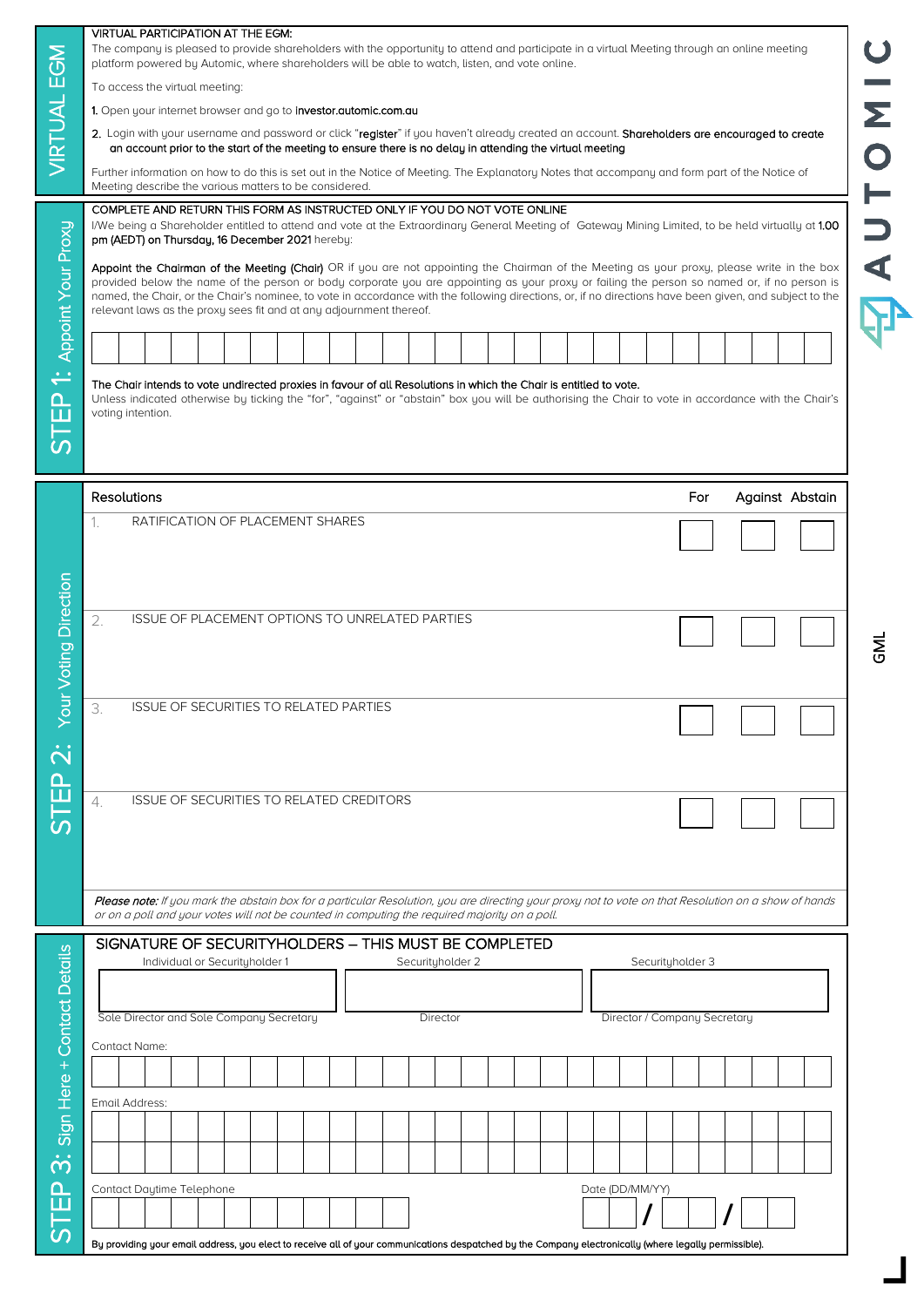# **ANNEXURE B – TERMS AND CONDITIONS OF PLACEMENT OPTIONS**

The Options entitle the holder to subscribe for Shares on the following terms and conditions:

# (a) **Entitlement**

Each New Option gives the option holder the right to subscribe for one Share. To obtain the right given by each New Option, the option holder must exercise the New Options in accordance with the term and conditions of the New Options.

# (b) **Exercise Price**

Subject to any variation in share capital, the amount payable upon exercise of each New Option will be \$0.03.

#### (c) **Expiry Date**

The New Options will, except to the extent earlier exercised, expire at 5:00 pm (AEDT) on 15 December 2024 (**Option Expiry Date**). Any New Option not exercised before the Option Expiry Date will automatically lapse on the Option Expiry Date.

# (d) **Exercise Period**

The New Options are exercisable at any time on or prior to the Option Expiry Date (**Exercise Period**).

#### (e) **Notice of Exercise**

The New Options may be exercised during the Exercise Period by notice in writing to the Company in the manner specified on the New Option certificate (**Notice of Exercise**) and payment of the Exercise Price for each New Option being exercised in Australian currency by electronic funds transfer or other means of payment acceptable to the Company.

#### (f) **Exercise Date**

A Notice of Exercise is only effective on and from the later of the date of receipt of the Notice of Exercise and the date of receipt of the payment of the Exercise Price for each New Option being exercised in cleared funds (**Exercise Date**).

#### (g) **Timing of Issue of Shares on exercise**

Within 5 Business Days after the Exercise Date, the Company will:

- (i) allot and issue the number of Shares required under these terms and conditions in respect of the number of Options specified in the Notice of Exercise and for which cleared funds have been received by the Company;
- (ii) if required, give ASX a notice that complies with section 708A(5)(e) of the Corporations Act, or if the Company is unable to issue such a notice, lodge with ASIC a prospectus prepared in accordance with the Corporations Act and do all such things necessary to satisfy section 708A(11) of the Corporations Act to ensure that an offer for sale of the Shares does not require disclosure to investors; and
- (iii) if admitted to the official list of ASX at the time, apply for official quotation on ASX of Shares issued pursuant to the exercise of the Options.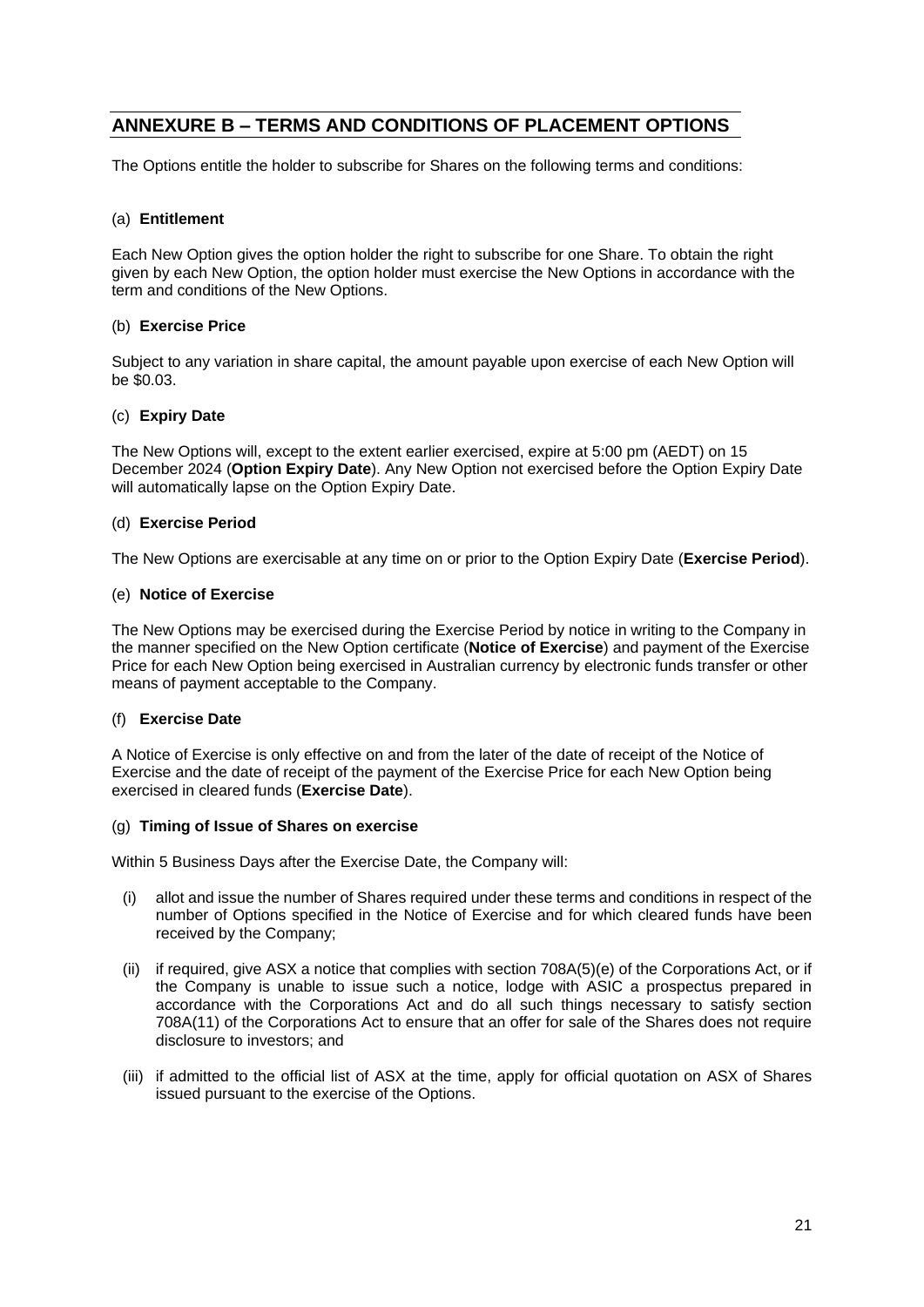If a notice delivered under (g)(iii)) for any reason is not effective to ensure that an offer for sale of the Shares does not require disclosure to investors, the Company must, no later than 20 Business Days after becoming aware of such notice being ineffective lodge with ASIC a prospectus prepared in accordance with the Corporations Act and do all such things necessary to satisfy section 708A(11) of the Corporations Act to ensure that an offer for sale of the Shares does not require disclosure to investors.

# (h) **Shares issued under exercise**

Shares issued on exercise of the New Options rank equally with the then issued Shares of the Company.

# (i) **Quotations of Shares issued on exercise**

If admitted to the official list of the ASX at the time, application will be made by the Company to ASX for quotation of the Shares issued upon the exercise of the New Options.

# (j) **Variation of Share Capital**

If at any time the issued capital of the Company is reconstructed, the number of New Options and the Exercise Price will be adjusted in such a manner consistent with the Corporations Act and the ASX Listing Rules at the time of the reconstruction.

# (k) **Participation in new issues**

There are no participation rights or entitlements inherent in the Options and holders will not be entitled to participate in new issues of capital offered to Shareholders during the currency of the New Options without exercising the New Options.

# (l) **Change in exercise price**

A New Option does not confer the right to a change in Exercise Price or a change in the number of underlying securities over which the New Option can be exercised.

# (m) **Quotation of Shares issued on exercise**

If the Company is admitted to the official list of ASX at the time of the exercise of the New Options, application will be made by the Company to ASX for quotation of the Shares issued upon issue of Shares as a result of that exercise occurring.

# (n) **Unquoted**

The Company will not apply for quotation of the New Options on ASX.

# (o) **Transferability**

The New Options are transferable subject to any restriction or escrow arrangements imposed by ASX or under applicable Australian securities laws.